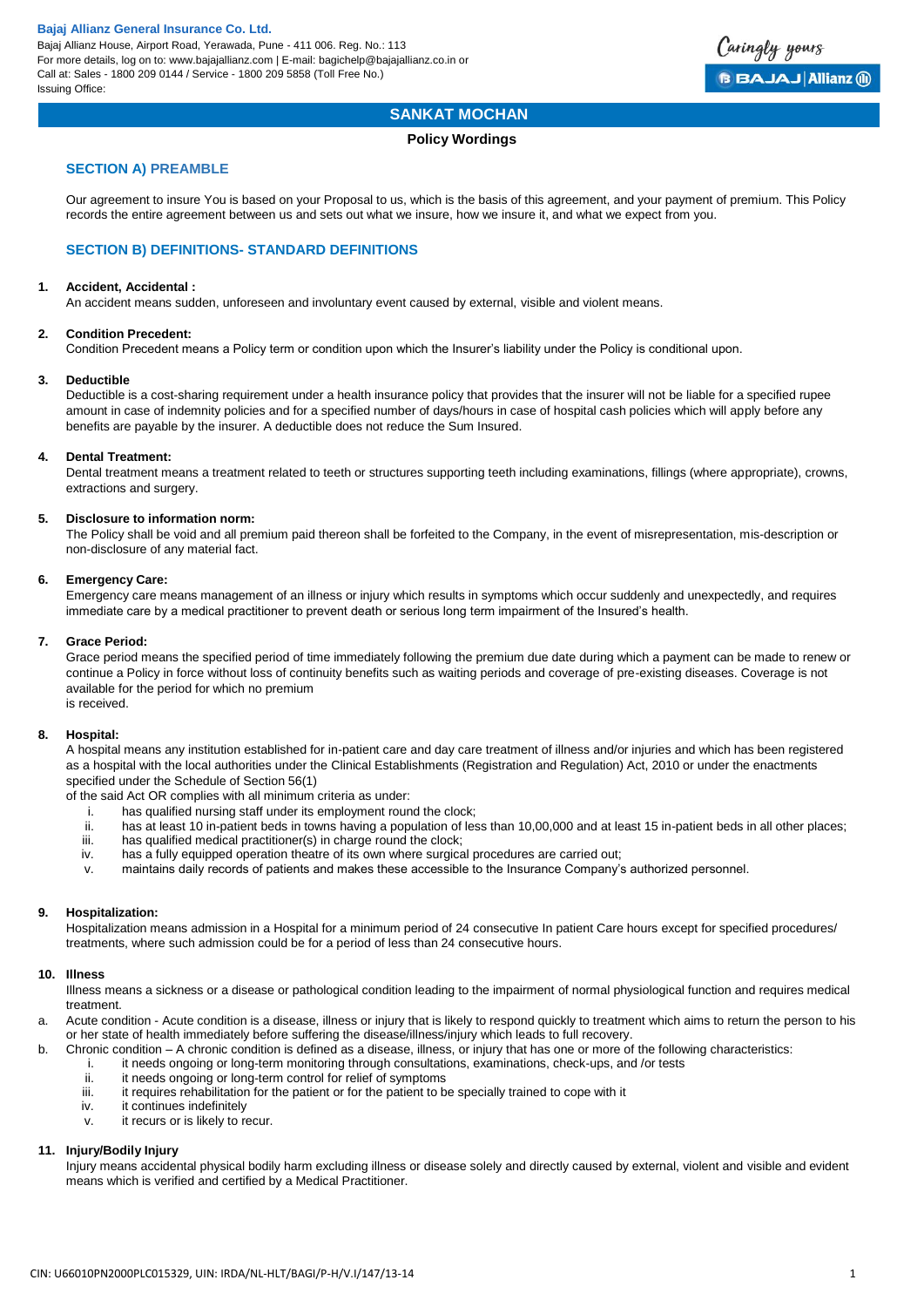Bajaj Allianz House, Airport Road, Yerawada, Pune - 411 006. Reg. No.: 113 For more details, log on to: www.bajajallianz.com | E-mail: bagichelp@bajajallianz.co.in or Call at: Sales - 1800 209 0144 / Service - 1800 209 5858 (Toll Free No.) Issuing Office:



## **SANKAT MOCHAN**

## **12. Inpatient Care**

Inpatient care means treatment for which the Insured has to stay in a hospital for more than 24 hours for a covered event.

#### **13. Intensive Care Unit**

Intensive care unit means an identified section, ward or wing of a hospital which is under the constant supervision of a dedicated medical practitioner(s), and which is specially equipped for the continuous monitoring and treatment of patients who are in a critical condition, or require life support facilities and where the level of

care and supervision is considerably more sophisticated and intensive than in the ordinary and other wards.

### **14. ICU Charges:**

ICU (Intensive Care Unit) Charges means the amount charged by a Hospital towards ICU expenses which shall include the expenses for ICU bed, general medical support services provided to any ICU patient including monitoring devices, critical care nursing and intensivist charges.

## **15. Medical Advice:**

Medical advice means any consultation or advice from a Medical Practitioner including the issuance of any prescription or follow up prescription.

#### **16. Medical expenses:**

Medical Expenses means those expenses that an Insured has necessarily and actually incurred for medical treatment on account of Illness or Accident on the advice of a Medical Practitioner, as long as these are no more than would have been payable if the Insured had not been Insured and no more than other hospitals or Medical practitioners in the same locality would have charged for the same medical treatment.

## **17. Medical Practitioner / Physician:**

Medical Practitioner means a person who holds a valid registration from the Medical Council of any State or Medical Council of India or Council for Indian Medicine or for Homeopathy or Ayurvedic and or such other authorities set up by the Government of India or a State Government and is thereby entitled to practice medicine within its jurisdiction; and is acting within its scope and jurisdiction of license.

#### **18. Medically Necessary Treatment:**

Medically necessary treatment means any treatment, tests, medication, or stay in hospital or part of a stay in hospital which

- i. is required for the medical management of the illness or injury suffered by the Insured;
- ii. must not exceed the level of care necessary to provide safe, adequate and appropriate medical care in scope, duration, or intensity;
- iii. must have been prescribed by a medical practitioner,
- iv. must conform to the professional standards widely accepted in international medical practice or by the medical community in India.

## **19. Notification of Claim:**

Notification of claim means the process of intimating a claim to the insurer or TPA through any of the recognized modes of communication.

#### **20. OPD treatment:**

OPD treatment means one in which the Insured visits a clinic / hospital or associated facility like a consultation room for diagnosis and treatment based on the advice of a Medical Practitioner. The Insured is not admitted as a day care or in-patient.

## **21. Portability:**

Portability means the right accorded to an individual health insurance policyholder (including all members under family cover) to transfer the credit gained for pre-existing conditions and time-bound exclusions from one insurer to another.

## **22. Pre-Existing Disease:**

- Pre- existing disease means any condition, ailment or injury or disease
- a. That is/are diagnosed by a physician within 48 months prior to the effective date of the policy issued by the insurer or its reinstatement **Or** b. For which medical advice or treatment was recommended by, or received from, a physician within 48 months prior to the effective date of the policy issued by the insurer or its reinstatement.

## **23. Qualified Nurse:**

Qualified nurse means a person who holds a valid registration from the Nursing Council of India or the Nursing Council of any state in India.

## **24. Reasonable and Customary charges**

Reasonable and Customary charges means the charges for services or supplies, which are the standard charges for the specific provider and consistent with the prevailing charges in the geographical area for identical or similar services, taking into account the nature of the illness / injury involved.

## **25. Renewal**

Renewal means the terms on which the contract of insurance can be renewed on mutual consent with a provision of grace period for treating the renewal continuous for the purpose of gaining credit for pre-existing diseases, time-bound exclusions and for all waiting periods.

#### **26. Room rent**

Room Rent means the amount charged by a Hospital towards Room and Boarding expenses and shall include the associated medical expenses.

## **27. Surgery or Surgical Procedure**

Surgery or Surgical Procedure means manual and / or operative procedure (s) required for treatment of an illness or injury, correction of deformities and defects, diagnosis and cure of diseases, relief from suffering and prolongation of life, performed in a hospital or day care centre by a medical practitioner.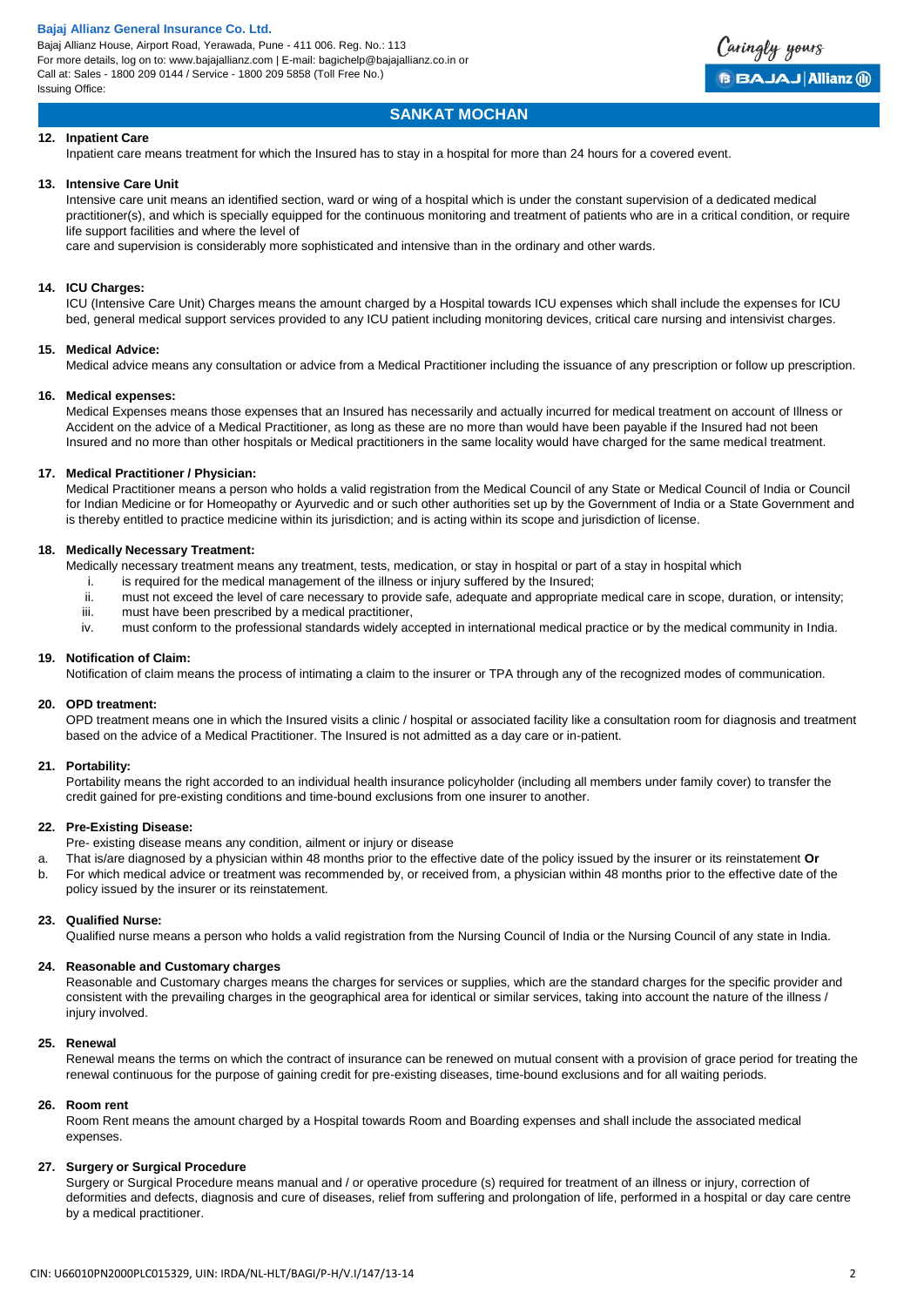Bajaj Allianz House, Airport Road, Yerawada, Pune - 411 006. Reg. No.: 113 For more details, log on to: www.bajajallianz.com | E-mail: bagichelp@bajajallianz.co.in or Call at: Sales - 1800 209 0144 / Service - 1800 209 5858 (Toll Free No.) Issuing Office:



## **SANKAT MOCHAN**

## **SECTION B) DEFINITIONS- SPECIFIC DEFINITIONS**

#### **1. Alternative treatments**

Alternative treatments are forms of treatments other than treatment "Allopathy" or "modern medicine" and includes Ayurveda, Unani, Sidha and Homeopathy in the Indian context.

## **2. Contribution**

Contribution is essentially the right of an insurer to call upon other insurers liable to the same insured to share the cost of an indemnity claim on a rateable proportion of Sum Insured. This clause shall not apply to any Benefit offered on fixed benefit basis.

#### **3. Daily Allowance:**

Means the amount and period specified in the Schedule.

#### **4. Limit of Indemnity**

Limit of Indemnity represents Our maximum liability to make payment for each and every claim per person and collectively for all persons mentioned in the Schedule during the policy period and in the aggregate for the person(s) named in the schedule during the policy period, and means the amount stated in the Schedule against each Cover and subject to the limits specified in Section C

#### **5. Named Insured/ Insured:**

Insured means the persons, or his Family members, named in the Schedule.

#### **6. Nominee**

Nominee means a person designated by You to receive the proceeds of this Policy upon Your death.

#### **7. Permanent Total Disability**

Medical practitioner certified total, continuous and permanent:

- loss of the sight of both eyes

- physical separation of or the loss of ability to use both hands or both feet
- physical separation of or the loss of ability to use one hand and one foot
- loss of sight of one eye and the physical separation of or the loss of ability to use either one hand or one foot

#### **8. Permanent Partial Disability**

Medical practitioner certified total and continuous loss or impairment of a body part or sensory organ.

#### **9. Policy**

This Policy Document, the Schedule and the Proposal

#### **10. Policy Period**

The period between and including the start and end dates shown in the schedule

#### **11. Proposal**

The proposal form and other information and documentation supplied to us in considering whether and on what terms to offer this insurance

- **12. Schedule means** the schedule and any annexure to it.
- **13. You, Your, Yourself/ Your Family** named in the schedule means the person or persons that We insure as set out in the Schedule
- **14. We, Our, US, Ours means** the Bajaj Allianz General Insurance Company Limited.

## **SECTION C) COVERAGES**

Our liability to make payment to You/your family member(s) named in the schedule for one or more of the events described at 1) to 4) below, is limited to the Total Sum Assured, except as we have agreed at 2).

You agree that we shall deduct from any amount we have to pay under 1) to 4) any amount that we have already paid under any of 1) to 4), so that our total payments do not exceed the Total Sum Assured However, if we become liable to make payment under 1) or 2), then this insurance will cease as far as You/Your family member(s) named in the schedule are concerned.

#### **1. Death**

We will pay the nominee 100% of the sum assured shown under the schedule headings Basic, Wider and Comprehensive if during the Policy Period You/Your family member(s) named in the schedule meet with Accidental Bodily Injury that causes death within 12 Months of the insured person.

## **2. Permanent Total Disability**

We will pay you 125% of the sums assured shown under the Schedule headings Wider and Comprehensive if You/Your family member(s) named in the schedule meet with Accidental Bodily Injury during the Policy Period that causes Permanent Total Disability within 12 months.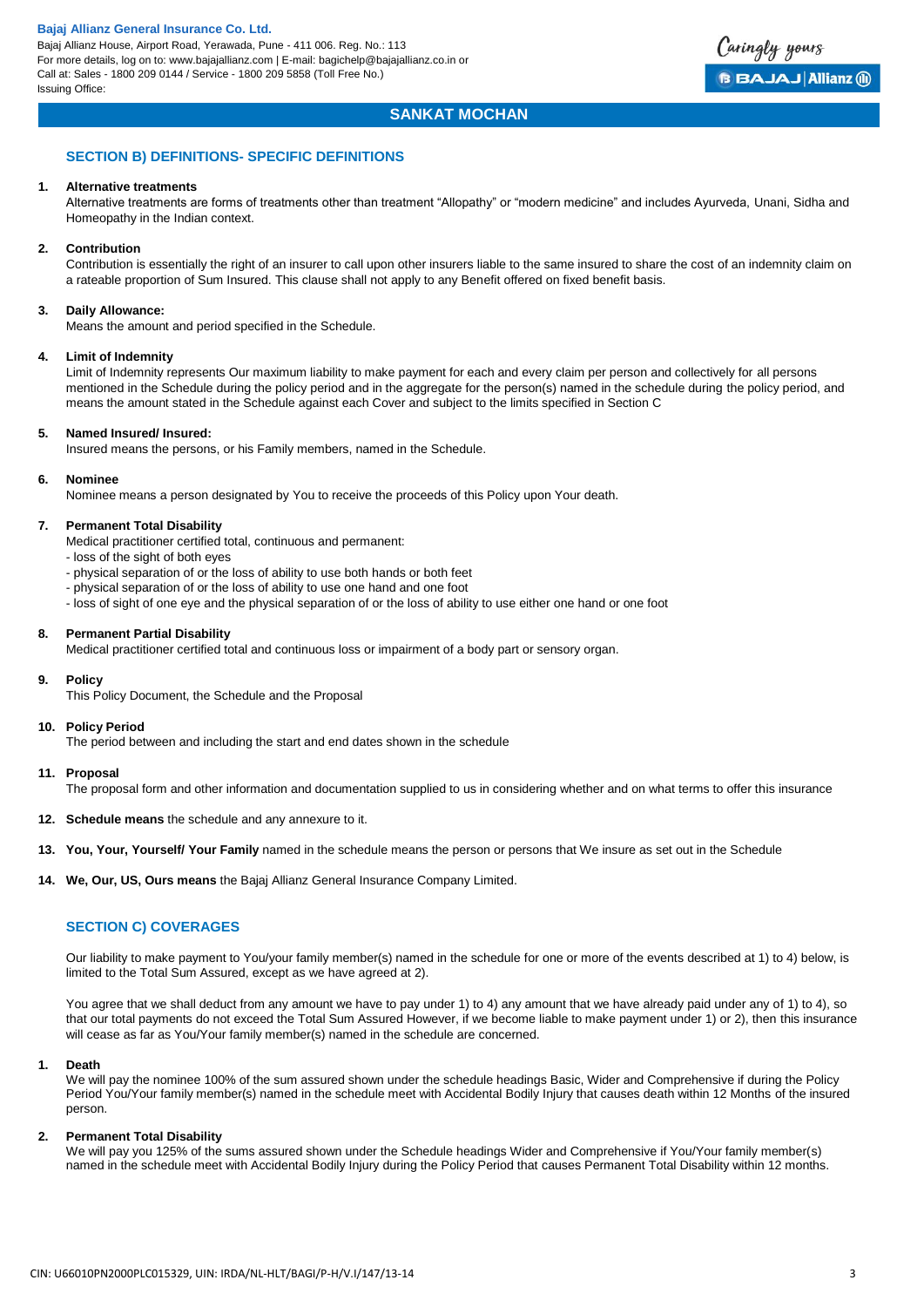Bajaj Allianz House, Airport Road, Yerawada, Pune - 411 006. Reg. No.: 113 For more details, log on to: www.bajajallianz.com | E-mail: bagichelp@bajajallianz.co.in or Call at: Sales - 1800 209 0144 / Service - 1800 209 5858 (Toll Free No.) Issuing Office:



## **SANKAT MOCHAN**

## **3. Permanent Partial Disability**

If you/your family member(s) named in the schedule meet with Accidental Bodily Injury during the Policy Period that causes Permanent Partial Disability within 12 months, we will pay the percentage shown in the table below applied to the sums assured shown under the Schedule headings Wider and Comprehensive.

| An arm at the shoulder joint   | 70% |
|--------------------------------|-----|
| An arm above the elbow joint   | 65% |
| An arm beneath the elbow joint | 60% |
| A hand at the wrist            | 55% |
| A thumb                        | 20% |
| An index finger                | 10% |
| Any other finger               | 5%  |
| A leg above mid-thigh          | 70% |
| A leg up to mid-thigh          | 60% |
| A leg up to beneath the knee   | 50% |
| A leg up to mid-calf           | 45% |
| A foot at the ankle            | 40% |
| A large toe                    | 5%  |
| Any other toe                  | 2%  |
| An eye                         | 50% |
| Hearing of one ear             | 30% |
| Hearing of both ears           | 75% |
| Sense of smell                 | 10% |
| Sense of taste                 | 5%  |
|                                |     |

- a) If you/your family member(s)'permanent partial disability is not listed in the table, then we will pay a proportion of the sum assured shown under the schedule headings wider and Comprehensive. You agree that the amount payable by us will be decided by our medical advisors according to the degree to which you/ your family member(s) normal functional physical capacity has been impaired.
- b) If you/your family member(s) named in the schedule were already suffering from Permanent Partial Disability before the date you/your family member(s) met with Accidental Bodily Injury, then the amount we pay will be reduced by that extent You agree that the reduction will be decided by our medical advisors according to the degree of Permanent Partial Disability from which you/your family member(s) named in the schedule were already suffering.

## **4. Temporary Total Disability**

(Children below age 18 are excluded from this cover)

- If the insured person (s) named in the schedule suffer Accidental Bodily Injury during the Policy Period which completely prevents the insured person(s) from engaging in his/her respective occupation, then we will make a weekly payment of 1 % of the Comprehensive sum insured per week (maximum of Rs 5000/- per week).
- a) We will make the first payment when the insured person(s) named in the schedule satisfy us that the Accidental Bodily Injury has completely prevented the insured person (s) from engaging in his/her occupation.
- b) We will stop making payments when we are satisfied that the insured person(s) named in the schedule can engage in his/her occupation again, or when we have made payments for a maximum period of 100 weeks from the date the insured person(s) met with the Accidental Bodily Injury, whichever is earlier.

## **5. Additional Insurance**

#### a) Transportation

If we have accepted a claim under 1) for death of You/your family member(s) named in the schedule, then we will pay towards the actual cost of transporting the remains of You/your family member(s) from the place of death to a hospital, cremation ground or burial ground. The amount we pay will be limited to the lower of Rs.5,000/- and 2% of the sums assured shown under the schedule headings Basic, Wider and Comprehensive.

### b) Children's Education Benefit

If we have accepted a claim under either 1) or 2), then we will make a onetime payment of Rs.5,000/- each towards the cost of education of up to 2 of your dependent children who were under the age of 19 at the date You were covered under the policy met with Accidental Bodily Injury.

## **6. Hospital Confinement Allowance**

(Available if the schedule shows You /your family member(s) named in the schedule opted for it) If we have accepted a claim under 1) to 4), then we will pay RS.1000/- for each complete calendar day that you/your family member(s) had to be hospitalized for medical reasons because of the Accidental Bodily injury met with. However, the amount we pay will be limited to Rs.30,000/- during the Policy Period even if there is more than one claim.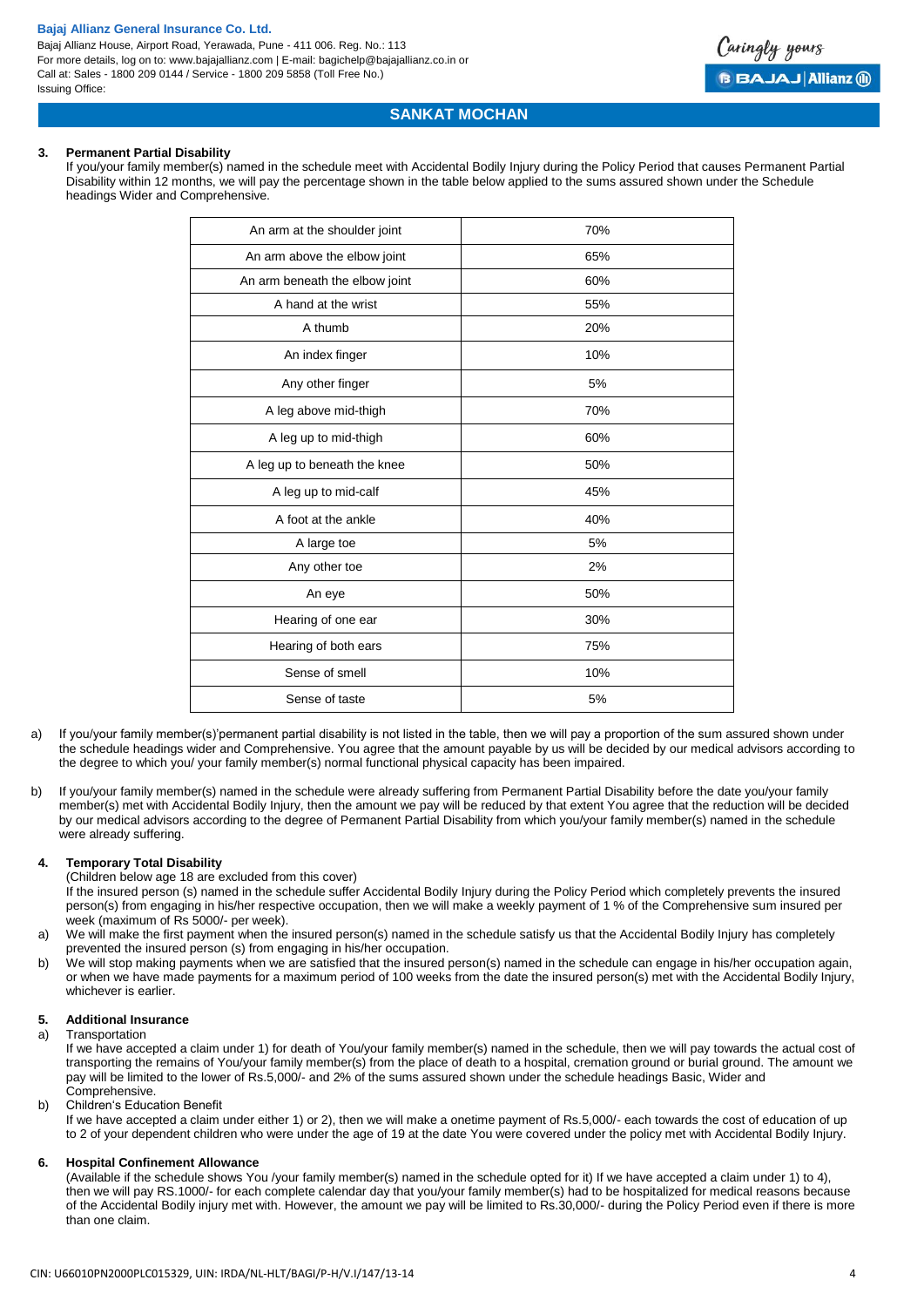Bajaj Allianz House, Airport Road, Yerawada, Pune - 411 006. Reg. No.: 113 For more details, log on to: www.bajajallianz.com | E-mail: bagichelp@bajajallianz.co.in or Call at: Sales - 1800 209 0144 / Service - 1800 209 5858 (Toll Free No.) Issuing Office:

## **SANKAT MOCHAN**

## **7. Accidental Hospitalisation Cover**

If You/Your family member(s) named in the schedule are hospitalized on the advice of a Doctor because of accidental Bodily Injury sustained during the Policy Period, then We will reimburse You, Reasonable and Customary Medical Expenses incurred upto a maximum sum insured shown in the schedule for this section aggregate in any one policy period. The medical expenses reimbursable would include

- **i.** The reasonable charges that You/your family member named in the schedule necessarily incur on the advice of a Doctor As an in-patient in a Hospital for accommodation; nursing care; the attention of medically qualified staff; undergoing medically necessary procedures and medical consumables.
- **ii.** Ambulance charges for carrying you from the site of accident to the nearest hospital subject to a limit of Rs 1000 per claim.

## **SECTION D) EXCLUSIONS UNDER THE POLICY - STANDARD EXCLUSIONS**

We will not pay for any event that arises because of, is caused by, or can in anyway be linked to any of the following.

## **1. Maternity (Excl 18)**

- a. Medical Treatment Expenses traceable to childbirth (including complicated deliveries and caesarean sections incurred during hospitalization) except ectopic pregnancy.
- b. Expenses towards miscarriage (unless due to an accident) and lawful medical termination of pregnancy during the policy period.

## **SECTION D) WHAT WE WILL NOT PAY FOR (GENERAL EXCLUSIONS) – SPECIFIC EXCLUSIONS**

We will not pay for any event that arises because of, is caused by, or can in anyway be linked to any of the following.

- 1. Accidental Bodily Injury that You/Your family member named in the schedule meet with:
- a) Through suicide, attempted suicide or self inflicted injury or illness.
- b) While under the influence of liquor or drugs.
- c) Arising or resulting from the insured person committing any breach of law with criminal intent.
- d) Whilst engaging in aviation or ballooning, whilst mounting into, dismounting from or traveling in any balloon or aircraft other than as a passenger (fare paying or otherwise) in any duly licensed standard type of aircraft anywhere in the world.
- e) Whilst participating as the driver, co-driver or passenger of a motor vehicle during motor racing or trail runs.
- f) As a result of any curative treatments or interventions that you carry out or have carried out on your body.
- g) Arising out of your participation in any naval, military or air force operations whether in the form of military exercises or war games or actual engagement with the enemy, whether foreign or domestic.
- 2. Consequential losses of any kind or insured person's actual or alleged legal liability.<br>3. Any injury/disablement/death directly or indirectly arising out of or contributed to any
- 3. Any injury/disablement/death directly or indirectly arising out of or contributed to any pre-existing condition.
- 4. Venereal or Sexually transmitted diseases
- 5. HIV (Human Immunodeficiency Virus) and/or any HIV related illness including AIDS (Acquired Immune Deficiency Syndrome) and/or mutant derivatives or variations thereof however caused.
- 6. War (whether declared or not), civil war, invasion, act of foreign enemies, rebellion, revolution, insurrection, mutiny, military or usurped power, seizure, capture, arrest, restraint or detainment, confiscation or nationalisation or requisition of or damage by or under the order of any government or public local authority.
- 7. Nuclear energy, radiation.

## **SECTION E) CONDITIONS - STANDARD GENERAL TERMS AND CLAUSES**

## **1. Disclosure of information**

The policy shall be void and all premium paid thereon shall be forfeited to the Company in the event of misrepresentation, mis description or non-disclosure of any material fact by the policyholder.

(Explanation: "Material facts" for the purpose of this policy shall mean all relevant information sought by the company in the proposal form and other connected documents to enable it to take informed decision in the context of underwriting the risk)

## **2. Condition Precedent to Admission of Liability**

The terms and conditions of the policy must be fulfilled by the Insured Person for the Company to make any payment for claim(s) arising under the policy.

## **3. Claim Settlement. (provision for Penal interest)**

- i. The Company shall settle or reject a claim, as the case may be, within 30 days from the date of receipt of last necessary document.
- ii. ln the case of delay in the payment of a claim, the Company shall be liable to pay interest to the policyholder from the date of receipt of last necessary document to the date of payment of claim at a rate 2% above the bank rate.
- iii. However, where the circumstances of a claim warrant an investigation in the opinion of the Company, it shall initiate and complete such investigation at the earliest, in any case not later than 30 days from the date of receipt of last necessary document- ln such cases, the Company shall settle or reject the claim within 45 days from the date of receipt of last necessary document.
- iv. ln case of delay beyond stipulated 45 days, the Company shall be liable to pay interest to the policyholder at a rate 2% above the bank rate from the date of receipt of last necessary document to the date of payment of claim.

(Explanation: "Bank rate" shall mean the rate fixed by the Reserve Bank of India (RBI) at the beginning of the financial year in which claim has fallen due)

## **4. Multiple Policies**

i. ln case of multiple policies taken by an insured person during a period from one or more insurers to indemnify treatment costs, the insured person shall have the right to require a settlement of his/her claim in terms of any of his/her policies. ln all such cases the insurer chosen by the insured person shall be obliged to settle the claim as long as the claim is within the limits of and according to the terms of the chosen policy.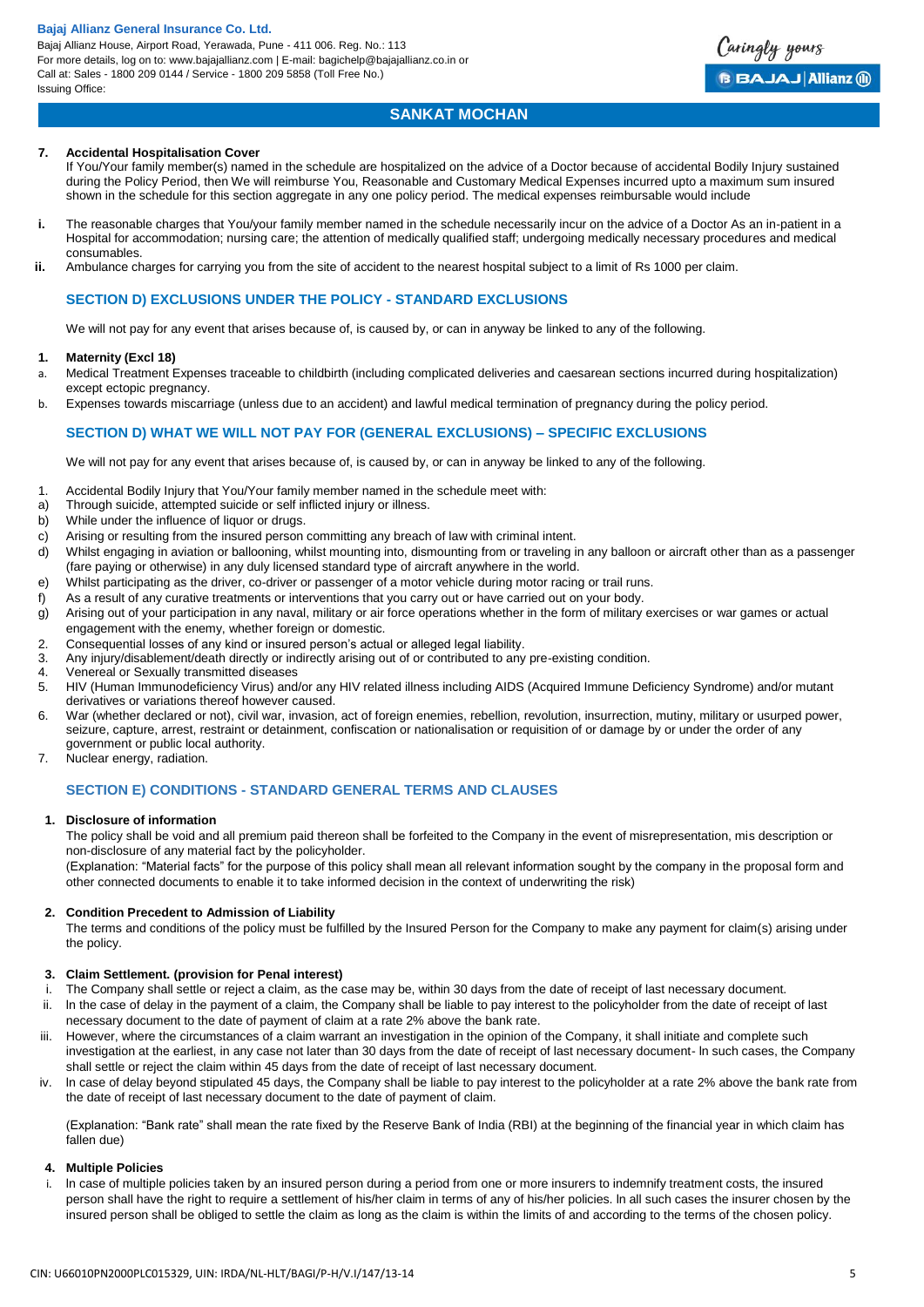Bajaj Allianz House, Airport Road, Yerawada, Pune - 411 006. Reg. No.: 113 For more details, log on to: www.bajajallianz.com | E-mail: bagichelp@bajajallianz.co.in or Call at: Sales - 1800 209 0144 / Service - 1800 209 5858 (Toll Free No.) Issuing Office:



## **SANKAT MOCHAN**

- ii. lnsured person having multiple policies shall also have the right to prefer claims under this policy for the amounts disallowed under any other policy / policies even if the sum insured is not exhausted. Then the insurer shall independently settle the claim subject to the terms and conditions of this policy.
- iii. lf the amount to be claimed exceeds the sum insured under a single policy, the insured person shall have the right to choose insurer from whom he/ she wants to claim the balance amount.
- iv. Where an insured person has policies from more than one insurer to cover the same risk on indemnity basis, the insured person shall only be indemnified the treatment costs in accordance with the terms and conditions of the chosen policy.

## **5. Moratorium Period:**

After completion of eight continuous years under this policy no look back would be applied. This period of eight years is called as moratorium period.

The moratorium would be applicable for the sums insured of the first policy and subsequently completion of eight continuous years would be applicable from date of enhancement of sums insured only on the enhanced limits. After the expiry of Moratorium Period no claim under this policy shall be contestable except for proven fraud and permanent exclusions specified in the policy contract. The policies would however be subject to all limits, sub limits, co-payments, deductibles as per the policy contract.

## **6. Complete Discharge**

Any payment to the policyholder, insured person or his/ her nominees or his/ her legal representative or assignee or to the Hospital, as the case may be, for any benefit under the policy shall be a valid discharge towards payment of claim by the Company to the extent of that amount for the particular claim

## **7. Renewal of Policy**

The policy shall ordinarily be renewable except on grounds of fraud, misrepresentation by the insured person.

- The Company shall endeavor to give notice for renewal. However, the Company is not under obligation to give any notice for renewal.
- ii. Renewal shall not be denied on the ground that the insured person had made a claim or claims in the preceding policy years.
- iii. Request for renewal along with requisite premium shall be received by the Company before the end of the policy period.
- iv. At the end of the policy period, the policy shall terminate and can be renewed within the Grace Period of 30 days to maintain continuity of benefits without break in policy. Coverage is not available during the grace period.
- v. No loading shall apply on renewals based on individual claims experience

## **8. Possibility of Revision of Terms of the Policy lncluding the Premium Rates:**

The Company, with prior approval of lRDAl, may revise or modify the terms of the policy including the premium rates. The insured person shall be notified three months before the changes are effected.

## **9. Withdrawal of Policy**

- **i.** ln the likelihood of this product being withdrawn in future, the Company will intimate the insured person about the same 90 days prior to expiry of the policy.
- **ii.** lnsured Person will have the option to migrate to similar health insurance product available with the Company at the time of renewal with all the accrued continuity benefits such as cumulative bonus, waiver of waiting period. as per IRDAI guidelines, provided the policy has been maintained without a break.

## **10. Free Look Period**

The Free Look Period shall be applicable on new individual health insurance policies and not on renewals or at the time of porting/migrating the policy.

The insured person shall be allowed free look period of fifteen days from date of receipt of the policy document to review the terms and conditions of the policy, and to return the same if not acceptable.

lf the insured has not made any claim during the Free Look Period, the insured shall be entitled to

- i. a refund of the premium paid less any expenses incurred by the Company on medical examination of the insured person and the stamp duty charges or
- ii. where the risk has already commenced and the option of return of the policy is exercised by the insured person, a deduction towards the proportionate risk premium for period of cover or
- iii. where only a part of the insurance coverage has commenced, such proportionate premium commensurate with the insurance coverage during such period

## **11. Migration**

The Insured beneficiary will have the option to migrate the policy to other health insurance products/plans offered by the company by applying for migration of the policy atleast 30 days before the policy renewal date as per IRDAI guidelines on Migration. If such person is presently covered and has been continuously covered without any lapses under any health insurance product/plan offered by the company, the Insured beneficiary will get the accrued continuity benefits in waiting periods as per IRDAI guidelines on migration. For Detailed Guidelines on migration, kindly refer the link [https://www.irdai.gov.in/ADMINCMS/cms/Circulars\\_List.aspx?mid=3.2.3](https://www.irdai.gov.in/ADMINCMS/cms/Circulars_List.aspx?mid=3.2.3)

## **12. Portability**

The Insured beneficiary will have the option to port the policy to other insurers by applying to such insurer to port the entire policy along with all the members of the family, if any, at least 45 days before, but not earlier than 60 days from the policy renewal date as per IRDAI guidelines related to portability. If such person is presently covered and has been continuously covered without any lapses under any health insurance policy with an Indian General/Health insurer, the proposed

Insured beneficiary will get the accrued continuity benefits in waiting periods as per IRDAI guidelines on portability.

For Detailed Guidelines on portability, kindly refer the link [https://www.irdai.gov.in/ADMINCMS/cms/Circulars\\_List.aspx?mid=3.2.3](https://www.irdai.gov.in/ADMINCMS/cms/Circulars_List.aspx?mid=3.2.3)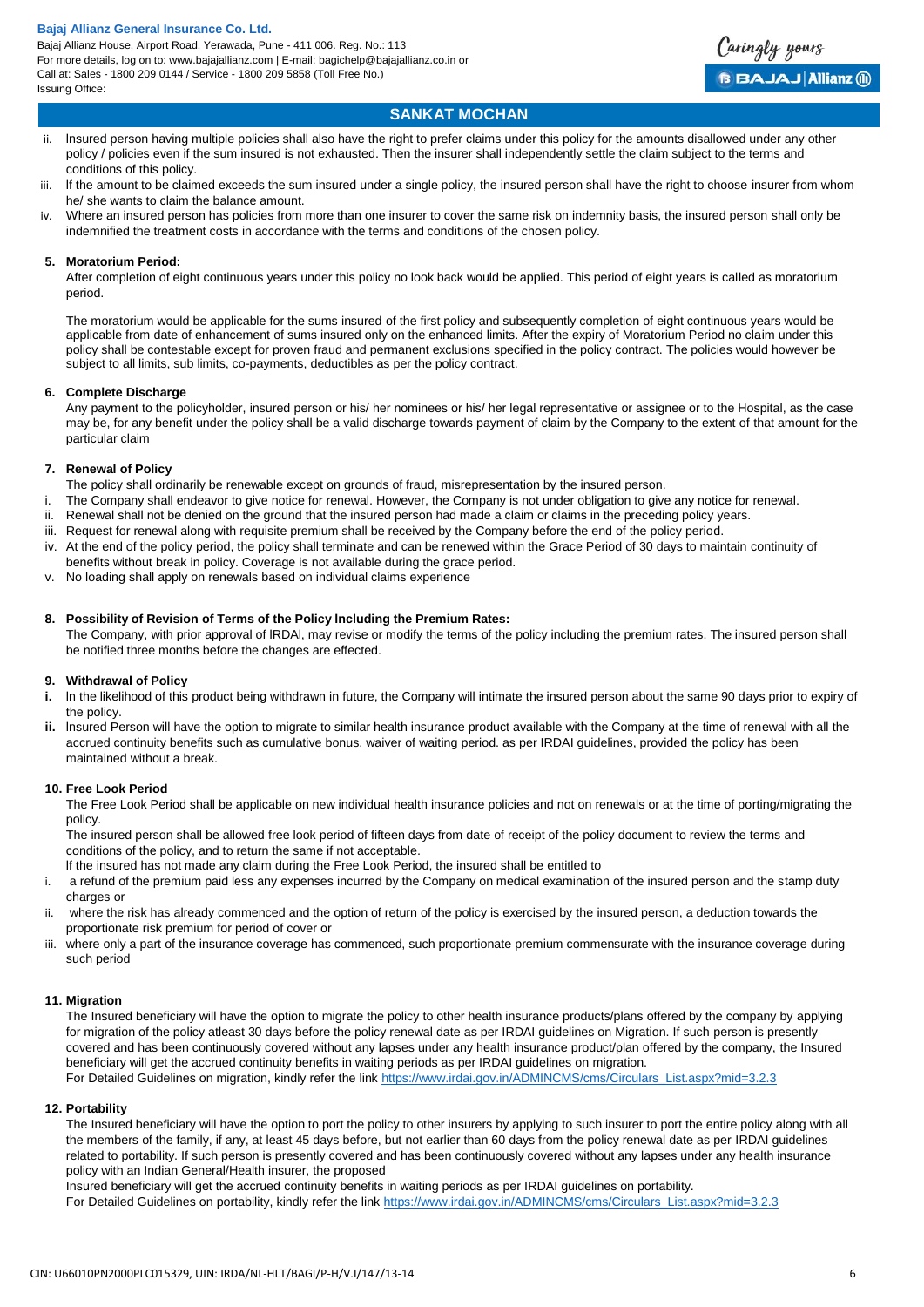Bajaj Allianz House, Airport Road, Yerawada, Pune - 411 006. Reg. No.: 113 For more details, log on to: www.bajajallianz.com | E-mail: bagichelp@bajajallianz.co.in or Call at: Sales - 1800 209 0144 / Service - 1800 209 5858 (Toll Free No.) Issuing Office:



Caringly yours

**BBAJAJ Allianz @** 

#### **13. Fraud**

- i. If any claim made by the Insured beneficiary, is in any respect fraudulent, or if any false statement, or declaration is made or used in support thereof, or if any fraudulent means or devices are used by the Insured beneficiary or anyone acting on his/her behalf to obtain any benefit under this policy, all benefits under this policy and the premium paid shall be forfeited.
- ii. Any amount already paid against claims made under this policy but which are found fraudulent later shall be repaid by all
- recipient(s)/policyholder(s), who has made that particular claim, who shall be jointly and severally liable for such repayment to the insurer. iii. For the purpose of this clause, the expression "fraud" means any of the following acts committed by the Insured beneficiary or by his agent or the hospital/ doctor/any other party acting on behalf of the Insured beneficiary, with intent to deceive the insurer or to induce the insurer to issue
- an insurance policy: a) the suggestion, as a fact of that which is not true and which the Insured beneficiary does not believe to be true;
- b) the active concealment of a fact by the Insured beneficiary having knowledge or belief of the fact;
- c) any other act fitted to deceive; and
- d) any such actor omission as the law specially declares to be fraudulent

The Company shall not repudiate the claim and / or forfeit the policy benefits on the ground of Fraud, if the Insured beneficiary / beneficiary can prove that the misstatement was true to the best of his knowledge and there was no deliberate intention to suppress the fact or that such misstatement of or suppression of material fact are within the knowledge of the insurer

#### **14. Nomination**

The policyholder is required at the inception of the policy to make a nomination for the purpose of payment of claims under the policy in the event of death of the policyholder. Any change of nomination shall be communicated to the company in writing and such change shall be effective only when an endorsement on the policy is made. ln the event of death of the policyholder, the Company will pay the nominee {as named in the Policy Schedule/Policy Certificate/Endorsement (if any) and in case there is no subsisting nominee, to the legal heirs or legal representatives of the policyholder whose discharge shall be treated as full and final discharge of its liability under the policy.

#### **15. Cancellation**

The policyholder may cancel this policy by giving 15 days' written notice and in such an event, the Company shall refund premium for the unexpired policy period as detailed below.

Cancellation grid for premium received on annual & long term basis and refund is as under Period in Risk Premium

| <b>Period on Risk</b>                | % of Annual Premium Refunded      |
|--------------------------------------|-----------------------------------|
| Within 15 days                       | As per Free Look Period Condition |
| Upto 1 month                         | 75%                               |
| Exceeding 1 month and upto 3 months  | 50%                               |
| Exceeding 3 months and upto 6 months | 25%                               |
| Exceeding 6 months                   | Nil                               |

Note:

The first slab of Number of days "within 15 days" in above table is applicable only in case of new business.

In case of renewal policies, period is risk "Exceeding 15 days but less than 3 months" should be read as "within 3 months". For the avoidance of doubt, the Company shall remain liable for any claim that was made prior to the date upon which the Policy is cancelled except in cases such cancellation is on account of Fraud, if any false/fraudulent claim is made by Insured or any one on behalf of Insured, misrepresentation or non-disclosure of material facts or non-co-operation by the Insured.

#### **16. Grievance Redressal Procedure**

The company has always been known as a forward-looking customer centric organization. It takes immense pride in its approach of "Caringly Yours". To provide you with top-notch service on all fronts, the company has provided with multiple platforms via which you can always reach out to us at below mentioned touch points

- 1. Our toll-free number 1-800-209- 5858 or 020-30305858, say Say "Hi" on WhatsApp on +91 7507245858
- 2. Branches for resolution of your grievances / complaints, the Branch details can be found on our website
- [www.bajajallianz.com/branch-locator.html](http://www.bajajallianz.com/branch-locator.html)
- 3. Register your grievances / complaints on our website
- [www.bajajallianz.com/about-us/customer-service.html](http://www.bajajallianz.com/about-us/customer-service.html)
- 4. E-mail
- a) Level 1: Write to [bagichelp@bajajallianz.co.in](mailto:bagichelp@bajajallianz.co.in) and for senior citizens to [seniorcitizen@bajajallianz.co.in](mailto:seniorcitizen@bajajallianz.co.in)
- b) Level 2: In case you are not satisfied with the response given to you at Level 1 you may write to our Grievance Redressal Officer at [ggro@bajajallianz.co.in](mailto:ggro@bajajallianz.co.in)
- c) Level 3: If in case, your grievance is still not resolved, and you wish to talk to our care specialist, please give a missed call on +91 80809 45060 OR SMS To 575758 and our care specialist will call you back
- 5. If you are still not satisfied with the decision of the Insurance Company, you may approach the Insurance Ombudsman, established by the Central Government for redressal of grievance. Detailed process along with list of Ombudsman offices are available at [www.cioins.co.in/ombudsman.html](http://www.cioins.co.in/ombudsman.html)

The contact details of the ombudsman offices are mentioned in **Annexure II.**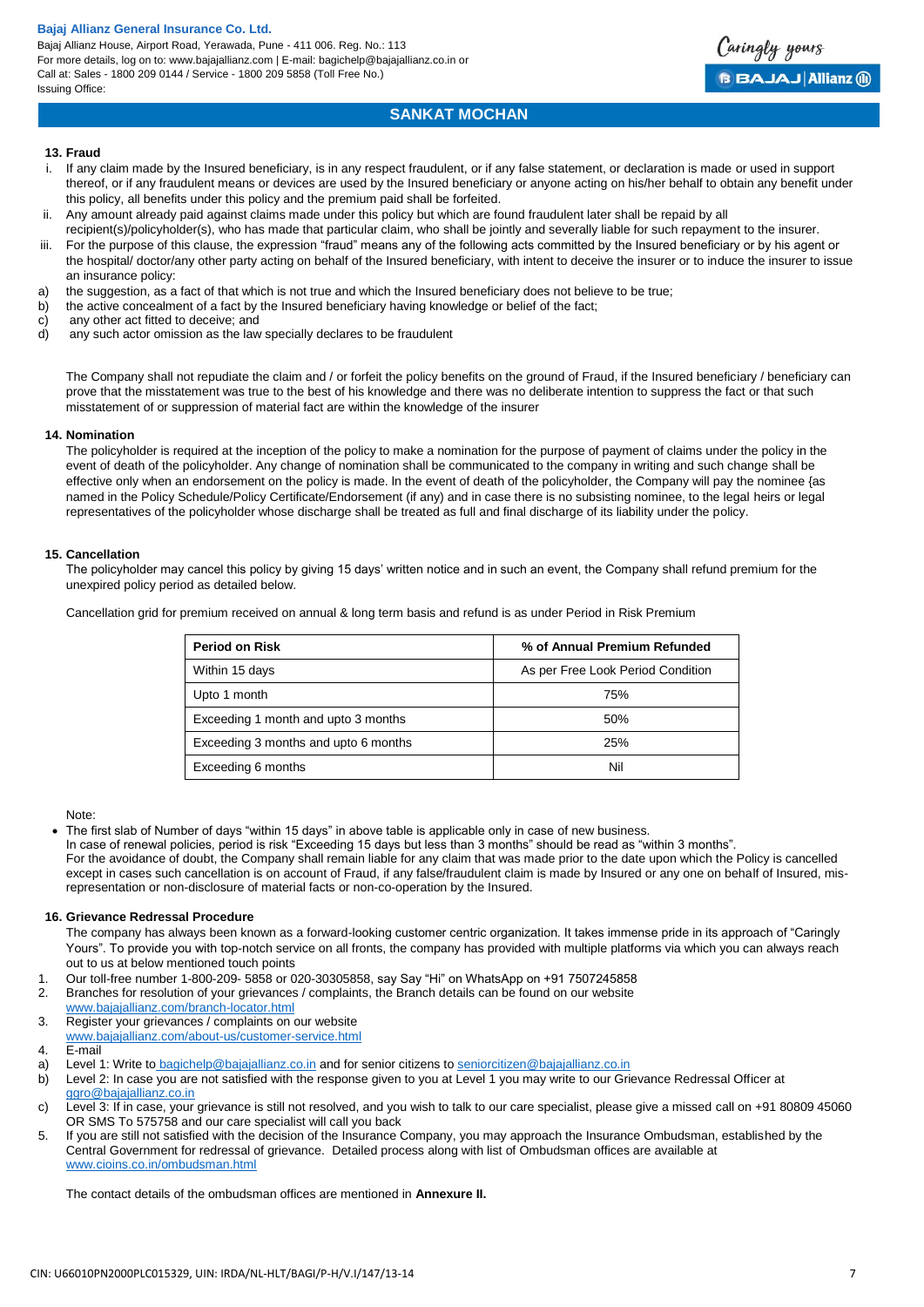Bajaj Allianz House, Airport Road, Yerawada, Pune - 411 006. Reg. No.: 113 For more details, log on to: www.bajajallianz.com | E-mail: bagichelp@bajajallianz.co.in or Call at: Sales - 1800 209 0144 / Service - 1800 209 5858 (Toll Free No.) Issuing Office:

## **SANKAT MOCHAN**

## **SECTION E) CONDITIONS - SPECIFIC TERMS AND CLAUSES**

#### **17. Paying a claim**

- a. You agree that We need only make payment when You or someone claiming on Your behalf has provided Us with necessary documentation and information.
- b. We will make payment to You or Your Nominee. If there is no Nominee and You are incapacitated or deceased, We will pay Your heir, executor or validly appointed legal representative and any payment We make in this way will be a complete and final discharge of Our liability to make payment.
- c. On receipt of all the documents and on being satisfied with regard to the admissibility of the claim as per policy terms and conditions, we shall offer within a period of 30 days a settlement of the claim to the insured. Upon acceptance of an offer of settlement by the insured, the payment of the amount due shall be made within 7 days from the date of acceptance of the offer by the insured. In the cases of delay in the payment, the insurer shall be liable to pay interest at a rate which is 2% above the bank rate prevalent at the beginning of the financial year in which the claim is reviewed by it.
- d. However, where the circumstances of a claim warrant an investigation, the Company will initiate and complete such investigation at the earliest, in any case not later than 30 days from the date of receipt of last necessary document. In such cases, the Company will settle the claim within 45 days from the date of receipt of last necessary document. In case of delay beyond stipulated 45 days, the Company will be liable to pay interest at a rate which is 2% above the bank rate from the date of receipt of last necessary document to the date of payment of claim.
- e. If We, for any reasons decide to reject the claim under the policy the reasons regarding the rejection shall be communicated to You in writing within 30 days of the receipt of documents. You may take recourse to the Grievance Redressal procedure.

#### **18. Arbitration**

- i. Any disputes or differences under or concerning this Policy, including its meaning or the amount to be paid for a claim, are to be referred to arbitration under the Arbitration & Conciliation Act 1996. The law of the arbitration will be Indian law, and the seat of the arbitration and venue for all hearings shall be within India.
- ii. It is a condition precedent to any right of action or suit on this Policy that an arbitral award has first been obtained.
- iii. If these arbitration provisions are held to be invalid, then all such disputes or differences shall be referred to the exclusive jurisdiction of the Indian Courts.

#### **19. Change of Plan / Sum Insured:**

- a. The Insured member can apply for change of plan at the time of renewal by submitting a fresh proposal form to the company.
- b. The acceptance of change of plan would be at the discretion of the company, based on the health condition of the insured members & claim history of the policy.

### **20. Insured**

Only those persons named, as the Insured in the Schedule shall be covered under this Policy. Cover under this Policy shall be withdrawn from any Insured upon such Insured giving 15 days written notice to be received by the Company.

#### **21. Communications**

Any communication meant for Us must be in writing and be delivered to Our address shown in the Schedule. Any communication meant for You will be sent by Us to Your address shown in the Schedule.

## **22. Your change of Occupation**

- **a.** If you change occupation then you must tell us in writing within 30 days of the change. If you do not do this, then this insurance will cease as far as you are concerned from the date that you changed your occupation.
- **b.** If you meet with Accidental Bodily Injury before you have told us of a change in occupation and your new occupation would have attracted a higher premium, then the payment we make will be limited to the amount of insurance that the premium you have actually paid would have brought for your new occupation.
- **23. Assignment and Transfer of Insurance Policies (Subject to always that any assignment shall always be subject to provisions of Section 38 of Insurance Act 1938, as amended from time to time)**
- **a.** A transfer or assignment of a policy of insurance, wholly or in part, whether with or without consideration, may be made only by an endorsement upon the policy itself or by a separate instrument, signed in either case by the transferor or by the assignor or his duly authorised agent and attested by at least one witness, specifically setting forth the fact of transfer or assignment and the reasons thereof, the antecedents of the assignee and the terms on which the assignment is made.
- **b.** Bajaj Allianz General Insurance Company Limited may, accept the transfer or assignment, or decline to act upon any endorsement made under sub-clause (1) hereinabove, where it has sufficient reason to believe that such transfer or assignment is not bona fide or is not in the interest of the policyholder or in public interest or is for the purpose of trading of insurance policy.
- **c.** Bajaj Allianz General Insurance Company Limited shall, before refusing to act upon the endorsement, record in writing the reasons for such refusal and communicate the same to the policyholder not later than thirty days from the date of the policyholder giving notice of such transfer or assignment.
- **d.** Any person aggrieved by the decision of Bajaj Allianz General Insurance Company Limited to decline to act upon such transfer or assignment may within a period of thirty days from the date of receipt of the communication from Bajaj Allianz General Insurance Company Limited containing reasons for such refusal, prefer a claim to the Authority.
- **e.** Subject to the provisions in sub-clause (2) hereinabove, the transfer or assignment shall be complete and effectual upon the execution of such endorsement or instrument duly attested but except, where the transfer or assignment is in favour of Bajaj Allianz General Insurance Company Limited, shall not be operative as against Bajaj Allianz General Insurance Company Limited, and shall not confer upon the transferee or assignee, or his legal representative, any right to sue for the amount of such policy or the moneys secured thereby until a notice in writing of the transfer or assignment and either the said endorsement or instrument itself or a copy thereof certified to be correct by both transferor and transferee or their duly authorised agents have been delivered to and received by Bajaj Allianz General Insurance Company Limited with written acknowledgement by Bajaj Allianz General Insurance Company Limited:

Provided that where Bajaj Allianz General Insurance Company Limited maintains one or more places of business in India, such notice shall be delivered only at the place where the policy is being serviced.

**f.** The date on which the notice referred to in sub-clause (5) hereinabove is delivered to Bajaj Allianz General Insurance Company Limited shall regulate the priority of all claims under a transfer or assignment as between persons interested in the policy; and where there is more than one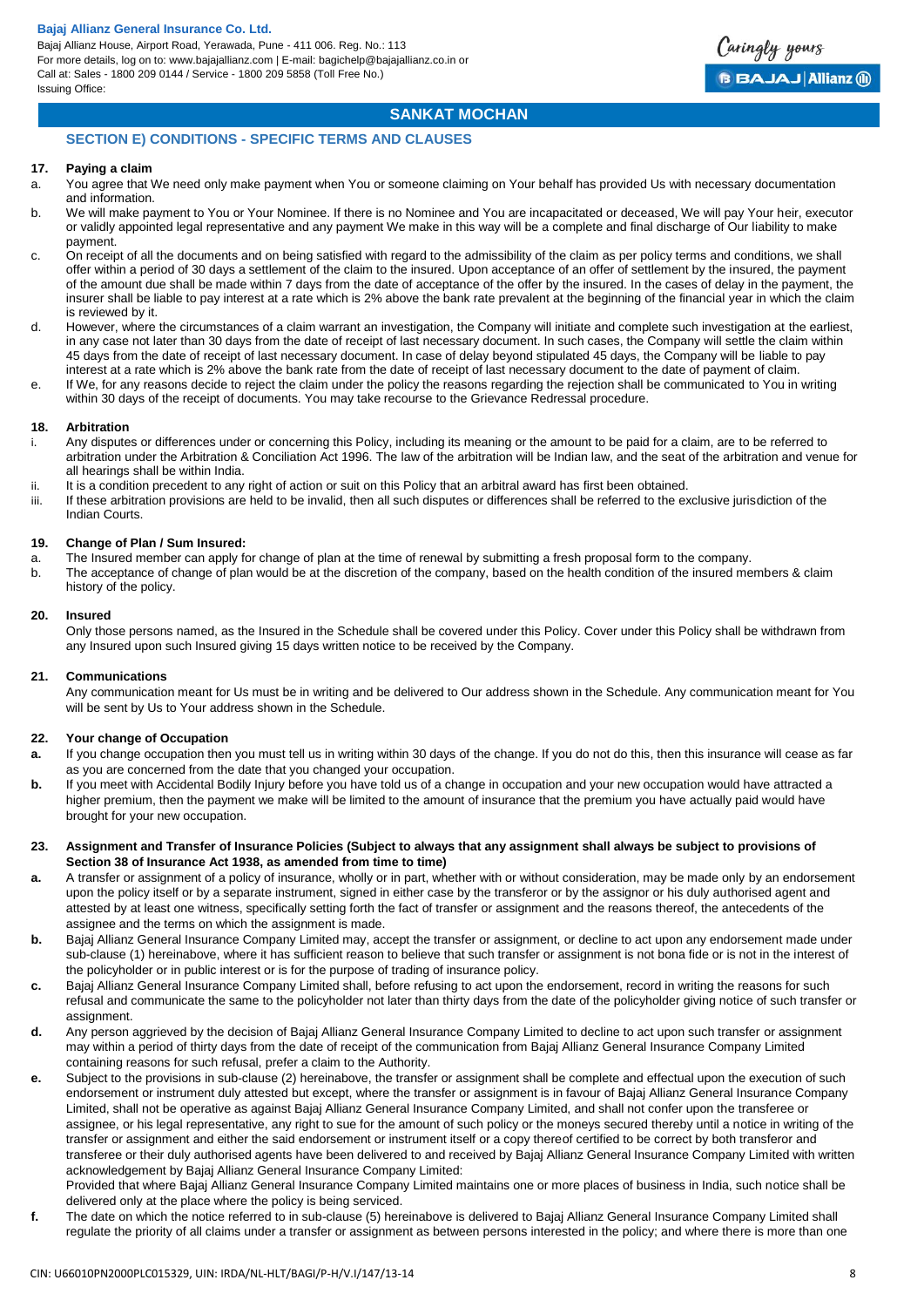Bajaj Allianz House, Airport Road, Yerawada, Pune - 411 006. Reg. No.: 113 For more details, log on to: www.bajajallianz.com | E-mail: bagichelp@bajajallianz.co.in or Call at: Sales - 1800 209 0144 / Service - 1800 209 5858 (Toll Free No.) Issuing Office:

Caringly yours **BBAJAJ Allianz (ii)** 

## **SANKAT MOCHAN**

instrument of transfer or assignment the priority of the claims under such instruments shall be governed by the order in which the notices referred to in sub-clause (5) hereinabove are delivered:

- Provided that if any dispute as to priority of payment arises as between assignees the dispute shall be referred to the Authority.
- **g.** Upon the receipt of the notice referred to in sub-clause (5) hereinabove, Bajaj Allianz General Insurance Company Limited shall record the fact of such transfer or assignment together with the date thereof and the name of the transferee or the assignee and shall, on the request of the person by whom the notice was given, or of the transferee or assignee, on payment of such fee as may be specified by the regulations, grant a written acknowledgement of the receipt of such notice; and any such acknowledgement shall be conclusive evidence against Bajaj Allianz General Insurance Company Limited that he has duly received the notice to which such acknowledgement relates.
- **h.** Subject to the terms and conditions of the transfer or assignment, the insure shall, from the date of the receipt of the notice referred to in subclause (5) hereinabove, recognize the transferee or assignee named in the notice as the absolute transferee or assignee entitled to benefit under the policy, and such person shall be subject to all liabilities and equities to which the transferor or assignor was subject at the date of the transfer or assignment and may institute any proceedings in relation to the policy, obtain a loan under the policy or surrender the policy without obtaining the consent of the transferor or assignor or making him a party to such proceedings.

Explanation.—Except where the endorsement referred to in sub-clause (1) hereinabove expressly indicates that the assignment or transfer is conditional in terms of sub-clause (10) hereunder, every assignment or transfer shall be deemed to be an absolute assignment or transfer and the assignee or transferee, as the case may be, shall be deemed to be the absolute assignee or transferee respectively.

- **i.** Any rights and remedies of an assignee or transferee of a policy of life insurance under an assignment or transfer effected prior to the commencement of the Insurance Laws (Amendment) Act, 2015 shall not be affected by the provisions of this clause.
	- Notwithstanding any law or custom having the force of law to the contrary, an assignment in favour of a person made upon the condition that i. The proceeds under the policy shall become payable to the policyholder or the nominee or nominees in the event of either the as-signee or transferee predeceasing the insured; or
	- ii. If the insured surviving the term of the policy, the Conditional Assignment shall be valid:
	- Provided that a conditional assignee shall not be entitled to obtain a loan on the policy or surrender a policy.
- **k.** In the case of the partial assignment or transfer of a policy of insurance under sub-clause (1) hereinabove, the liability of Bajaj Allianz General Insurance Company Limited shall be limited to the amount secured by partial assignment or transfer and such policyholder shall not be entitled to further assign or transfer the residual amount payable under the same policy.

## **24. Territorial Limits**

- We cover Accidental Bodily Injury sustained during the Policy Period anywhere in the world except for Accidental Hospitalisation Cover (subject to the travel and other restrictions that the Indian Government may impose), but we will only make payment within India and in Indian Rupees.
- ii. For Accidental Hospitalisation claim, the hospitalisation expenses incurred in India would be covered and we shall make payment in Indian Rupees only

## **25. Applicable Law**

Indian law governs this Policy and the relationship between us. The section headings we have used are for ease of reference rather than for any interpretative purpose.

## **SECTION E) CONDITIONS - OTHER TERMS AND CONDITIONS**

## **26. Making a Claim**

- If You meet with any Accidental Bodily Injury that may result in a claim, then as a condition precedent to our liability:
- a. You or someone claiming on behalf must inform us in writing immediately and in any event within 30 days.
- b. You must immediately consult a Doctor and follow the advice and treatment that he recommends.
- c. You must take reasonable steps to lessen the consequence of Bodily injury.
- d. You must have yourself examined by our medical advisors if we ask for this.
- e. You or some one claiming on behalf must promptly give us documentation and other information we ask for to investigate the claim or our obligation to make payment for it.
- f. In case of your death, someone claiming on your behalf must inform us in writing immediately and send us a copy of the post –mortem report within 30 days.(if performed)

Note: Waiver of conditions (a) and (f) may be considered in extreme cases of hardship where it is proved to the satisfaction of the Company that under the circumstances in which the insured was placed it was not possible form him or any other person to give notice or file claim within the prescribed time limit.

#### **Claim documents to be submitted for Personal Accident Death Cover**

- i. Duly Completed Personal Accident Claim Form signed by nominee.
- ii. Copy of address proof (Ration card or electricity bill copy).
- iii. Attested copy of Death Certificate.
- iv. Burial Certificate (wherever applicable).
- v. Attested copy of Statement of Witness, if any lodged with police authorities.
- vi. Attested copy of FIR / Panchanama / Inquest Panchanama.
- vii. Attested copy of Post Mortem Report (if performed).
- viii. Attested copy of Viscera report if any.
- ix. Photo identity proof.

## **Permanent Partial /Total Disablement cover:**

- i. Duly Completed Personal Accident Claim Form signed by insured.<br>attested copy of disability certificate from certified Civil Surgeon of
- Attested copy of disability certificate from certified Civil Surgeon of a Government Hospital stating percentage of disability.
- iii. Attested copy of FIR. (If required)
- iv. All Original X-Ray / Investigation reports and films supporting to disablement.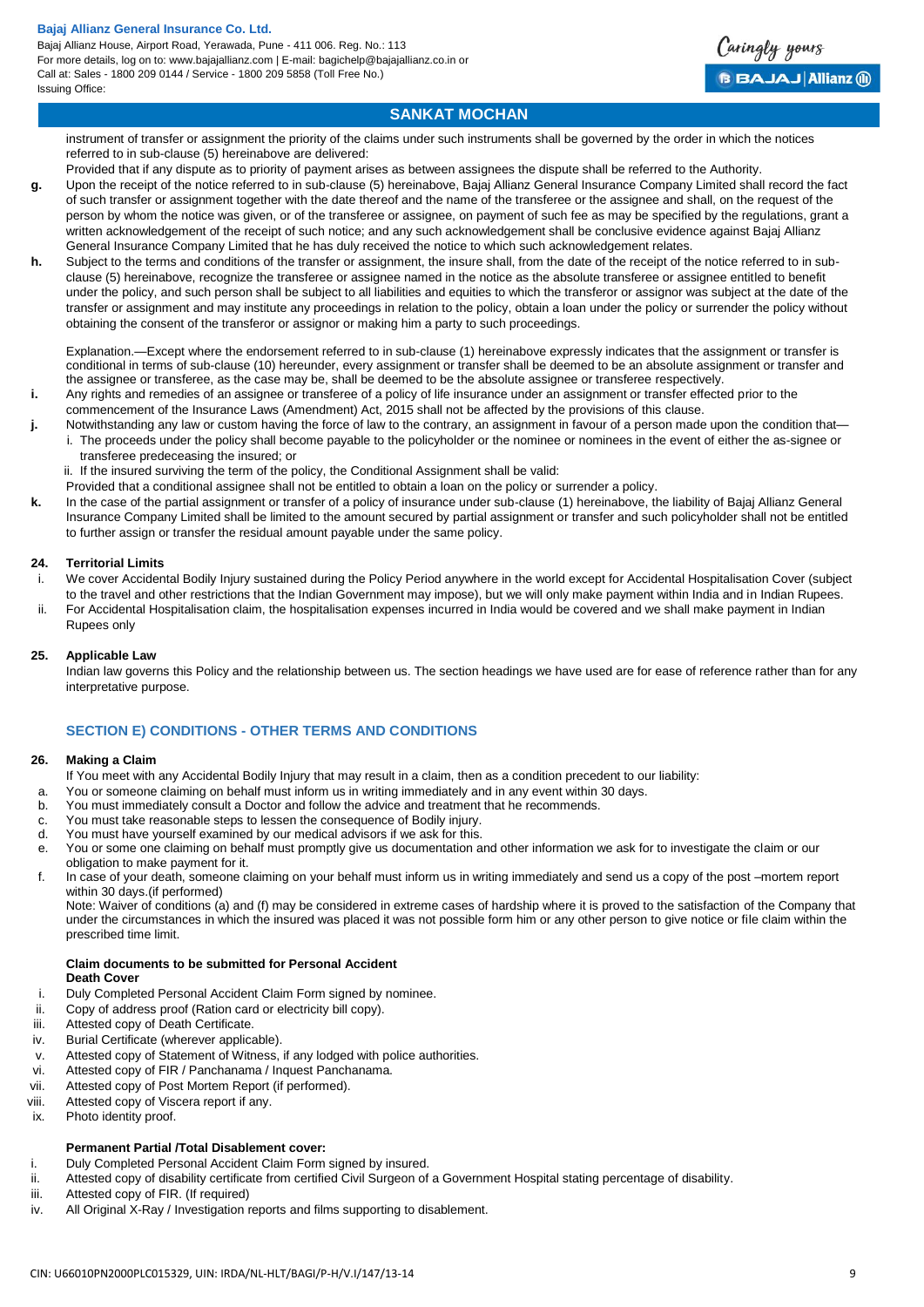Bajaj Allianz House, Airport Road, Yerawada, Pune - 411 006. Reg. No.: 113 For more details, log on to: www.bajajallianz.com | E-mail: bagichelp@bajajallianz.co.in or Call at: Sales - 1800 209 0144 / Service - 1800 209 5858 (Toll Free No.) Issuing Office:



## **SANKAT MOCHAN**

## **Temporary Total Disablement:**

- i. Duly Completed Personal Accident Claim Form signed by insured.
- ii. Medical fitness certificate from treating doctor mentioning the type of disability and period of rest with date of fitness.<br>iii. I eave certificate from the employer for disablement period
- Leave certificate from the employer for disablement period
- iv. Attested copy of FIR.(If available)
- v. All Original X-Ray reports and films

## **For Hospital Confinement Allowance claim**

- i. Personal Accident Claim Form duly signed by the insured.
- ii. Copy of Discharge Summary / Discharge Certificate.
- iii. Copy of Final Hospital Bill

## **Claim documents to be submitted for Accidental Hospitalisation claim**

- i. First Consultation letter from the Doctor
- ii. Duly completed claim form and NEFT Form signed by the Claimant
- iii. Original Hospital Discharge Card
- iv. Original Hospital Bill giving detailed break up of all expense heads mentioned in the bill. Clear break ups have to be mentioned for OT Charges, Doctor's Consultation and Visit Charges, OT Consumables, Transfusions, Room Rent, etc.
- v. Original Money Receipt, duly signed with a Revenue Stamp vi. All original Laboratory and Diagnostic Test Reports, E.g. X-F
- All original Laboratory and Diagnostic Test Reports. E.g. X-Ray, E.C.G, USG, MRI Scan, Haemogram etc.
- vii. Other documents as may be required by Bajaj Allianz to process the claim

#### **Additional document applicable for all claims:**

Aaadhar card & PAN card Copies (Not mandatory if the same is linked with the policy while issuance or in previous claim)

## **Annexure I: List of Non-Medical Items**

| $\overline{\mathsf{s}}$ .<br><b>NO</b> | List of Expenses Generally Excluded ("Non-Medical")<br>in Hospital Indemnity Policy - | <b>SUGGESTIONS</b> |
|----------------------------------------|---------------------------------------------------------------------------------------|--------------------|
|                                        |                                                                                       |                    |
|                                        | TOILETRIES/COSMETICS/ PERSONAL COMFORT OR CONVENIENCE ITEMS                           |                    |
| $\mathbf{1}$                           | <b>HAIR REMOVAL CREAM</b>                                                             | Not Payable        |
| 2                                      | BABY CHARGES (UNLESS SPECIFIED/INDICATED)                                             | Not payable        |
| 3                                      | <b>BABY FOOD</b>                                                                      | Not Payable        |
| $\overline{4}$                         | <b>BABY UTILITES CHARGES</b>                                                          | Not Payable        |
| 5                                      | <b>BABY SET</b>                                                                       | Not Payable        |
| 6                                      | <b>BABY BOTTLES</b>                                                                   | Not Payable        |
| $\overline{7}$                         | <b>BRUSH</b>                                                                          | Not Payable        |
| 8                                      | <b>COSY TOWEL</b>                                                                     | Not Payable        |
| 9                                      | <b>HAND WASH</b>                                                                      | Not Payable        |
| 10                                     | MOISTURISER PASTE BRUSH                                                               | Not Payable        |
| 11                                     | <b>POWDER</b>                                                                         | Not Payable        |
| 12                                     | <b>RAZOR</b>                                                                          | Payable            |
| 13                                     | <b>SHOE COVER</b>                                                                     | Not Payable        |
| 14                                     | <b>BEAUTY SERVICES</b>                                                                | Not Payable        |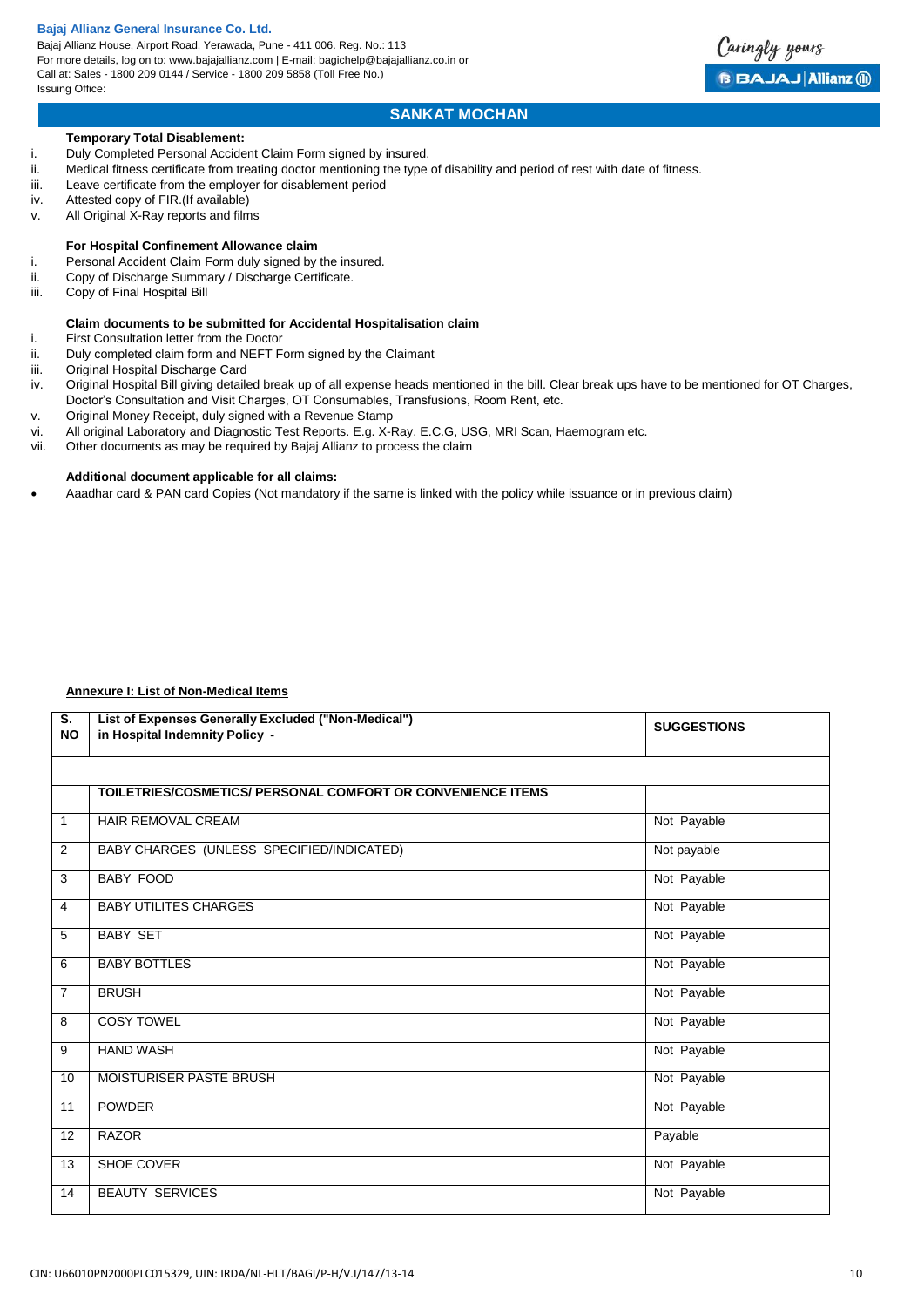Bajaj Allianz House, Airport Road, Yerawada, Pune - 411 006. Reg. No.: 113 For more details, log on to: www.bajajallianz.com | E-mail: bagichelp@bajajallianz.co.in or Call at: Sales - 1800 209 0144 / Service - 1800 209 5858 (Toll Free No.) Issuing Office:

| 15              | <b>BELTS/BRACES</b>                                              | Essential and may be<br>paid specifically for cases<br>who have undergone<br>surgery of thoracic or<br>lumbar spine.                        |
|-----------------|------------------------------------------------------------------|---------------------------------------------------------------------------------------------------------------------------------------------|
| 16              | <b>BUDS</b>                                                      | Not Payable                                                                                                                                 |
| $\overline{17}$ | <b>BARBER CHARGES</b>                                            | Not Payable                                                                                                                                 |
| 18              | CAPS                                                             | Not Payable                                                                                                                                 |
| 19              | COLD PACK/HOT PACK                                               | Not Payable                                                                                                                                 |
| 20              | <b>CARRY BAGS</b>                                                | Not Payable                                                                                                                                 |
| 21              | <b>CRADLE CHARGES</b>                                            | Not Payable                                                                                                                                 |
| 22              | <b>COMB</b>                                                      | Not Payable                                                                                                                                 |
| 23              | DISPOSABLES RAZORS CHARGES (for site preparations)               | Payable                                                                                                                                     |
| 24              | EAU-DE-COLOGNE / ROOM FRESHNERS                                  | Not Payable                                                                                                                                 |
| 25              | <b>EYE PAD</b>                                                   | Not Payable                                                                                                                                 |
| 26              | EYE SHEILD                                                       | Not Payable                                                                                                                                 |
| 27              | <b>EMAIL / INTERNET CHARGES</b>                                  | Not Payable                                                                                                                                 |
| 28              | FOOD CHARGES (OTHER THAN PATIENT'S DIET PROVIDED<br>BY HOSPITAL) | Not Payable                                                                                                                                 |
| 29              | <b>FOOT COVER</b>                                                | Not Payable                                                                                                                                 |
| 30              | <b>GOWN</b>                                                      | Not Payable                                                                                                                                 |
| 31              | <b>LEGGINGS</b>                                                  | Essential in bariatric and<br>varicose vein surgery and<br>should be considered for<br>these conditions where<br>surgery itself is payable. |
| 32              | <b>LAUNDRY CHARGES</b>                                           | Not Payable                                                                                                                                 |
| 33              | MINERAL WATER                                                    | Not Payable                                                                                                                                 |
| 34              | OIL CHARGES                                                      | Not Payable                                                                                                                                 |
| 35              | SANITARY PAD                                                     | Not Payable                                                                                                                                 |
| 36              | <b>SLIPPERS</b>                                                  | Not Payable                                                                                                                                 |
| 37              | <b>TELEPHONE CHARGES</b>                                         | Not Payable                                                                                                                                 |
| 38              | <b>TISSUE PAPER</b>                                              | Not Payable                                                                                                                                 |
| 39              | <b>TOOTH PASTE</b>                                               | Not Payable                                                                                                                                 |
| 40              | <b>TOOTH BRUSH</b>                                               | Not Payable                                                                                                                                 |
| 41              | <b>GUEST SERVICES</b>                                            | Not Payable                                                                                                                                 |
| 42              | <b>BED PAN</b>                                                   | Not Payable                                                                                                                                 |
| 43              | <b>BED UNDER PAD CHARGES</b>                                     | Not Payable                                                                                                                                 |
| 44              | <b>CAMERA COVER</b>                                              | Not Payable                                                                                                                                 |
| 45              | <b>CLINIPLAST</b>                                                | Not Payable                                                                                                                                 |
| 46              | <b>CREPE BANDAGE</b>                                             | Not Payable/ Payable by<br>the patient                                                                                                      |

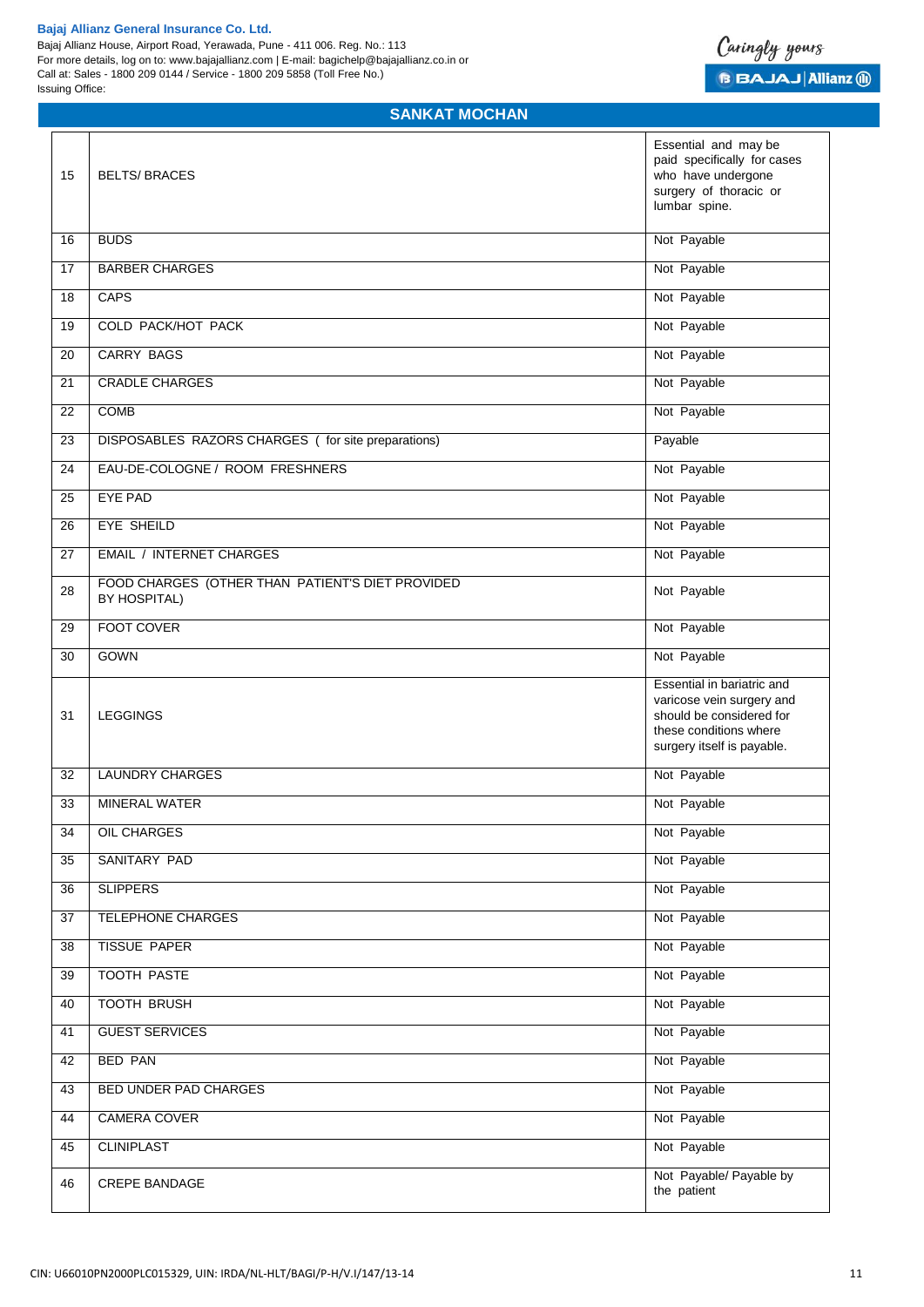Bajaj Allianz House, Airport Road, Yerawada, Pune - 411 006. Reg. No.: 113 For more details, log on to: www.bajajallianz.com | E-mail: bagichelp@bajajallianz.co.in or Call at: Sales - 1800 209 0144 / Service - 1800 209 5858 (Toll Free No.) Issuing Office:



| 47 | <b>CURAPORE</b>                                                    | Not Payable                                                                                 |
|----|--------------------------------------------------------------------|---------------------------------------------------------------------------------------------|
| 48 | DIAPER OF ANY TYPE                                                 | Not Payable                                                                                 |
| 49 | DVD, CD CHARGES                                                    | Not Payable (However if<br>CD is specifically sought<br>by Insure r /T PA than<br>payable)  |
| 50 | <b>EYELET COLLAR</b>                                               | Not Payable                                                                                 |
| 51 | <b>FACE MASK</b>                                                   | Not Payable                                                                                 |
| 52 | <b>FLEXI MASK</b>                                                  | Not Payable                                                                                 |
| 53 | <b>GAUSE SOFT</b>                                                  | Not Payable                                                                                 |
| 54 | <b>GAUZE</b>                                                       | Not Payable                                                                                 |
| 55 | <b>HAND HOLDER</b>                                                 | Not Payable                                                                                 |
| 56 | HANSAPLAST/ADHESIVE BANDAGES                                       | Not Payable                                                                                 |
| 57 | <b>INFANT FOOD</b>                                                 | Not Payable                                                                                 |
| 58 | <b>SLINGS</b>                                                      | Reasonable costs for one<br>sling in case of upper arm<br>fractures should be<br>considered |
|    | <b>ITEMS SPECIFICALLY EXCLUDED IN THE POLICIES</b>                 |                                                                                             |
| 59 | WEIGHT CONTROL PROGRAMS/SUPPLIES/SERVICES                          | Exclusion in policy unless<br>otherwise specified                                           |
| 60 | COST OF SPECTACLES/ CONTACT LENSES/ HEARING AIDS ETC.,             | Exclusion in policy unless<br>otherwise specified                                           |
| 61 | DENTAL TREATMENT EXPENSES THAT DO NOT REQUIRE HOSPITALISATION      | Exclusion in policy unless<br>otherwise specified                                           |
| 62 | HORMONE REPLACEMENT THERAPY                                        | Exclusion in policy unless<br>otherwise specified                                           |
| 63 | HOME VISIT CHARGES                                                 | Exclusion in policy unless<br>otherwise specified                                           |
| 64 | INFERTILITY/ SUBFERTILITY/ ASSISTED CONCEPTION PROCEDURE           | Exclusion in policy unless<br>otherwise specified                                           |
| 65 | OBESITY (INCLUDING MORBID OBESITY) TREATMENT IF EXCLUDED IN POLICY | Exclusion in policy unless<br>otherwise specified                                           |
| 66 | <b>PSYCHIATRIC &amp; PSYCHOSOMATIC DISORDERS</b>                   | Exclusion in policy unless<br>otherwise specified                                           |
| 67 | CORRECTIVE SURGERY FOR REFRACTIVE ERROR                            | Exclusion in policy unless<br>otherwise specified                                           |
| 68 | TREATMENT OF SEXUALLY TRANSMITTED DISEASES                         | Exclusion in policy unless<br>otherwise specified                                           |
| 69 | DONOR SCREENING CHARGES                                            | Exclusion in policy unless<br>otherwise specified                                           |
| 70 | ADMISSION/REGISTRATION CHARGES                                     | Exclusion in policy unless<br>otherwise specified                                           |
| 71 | <b>HOSPITALISATION FOR EVALUATION/ DIAGNOSTIC PURPOSE</b>          | Exclusion in policy unless<br>otherwise specified                                           |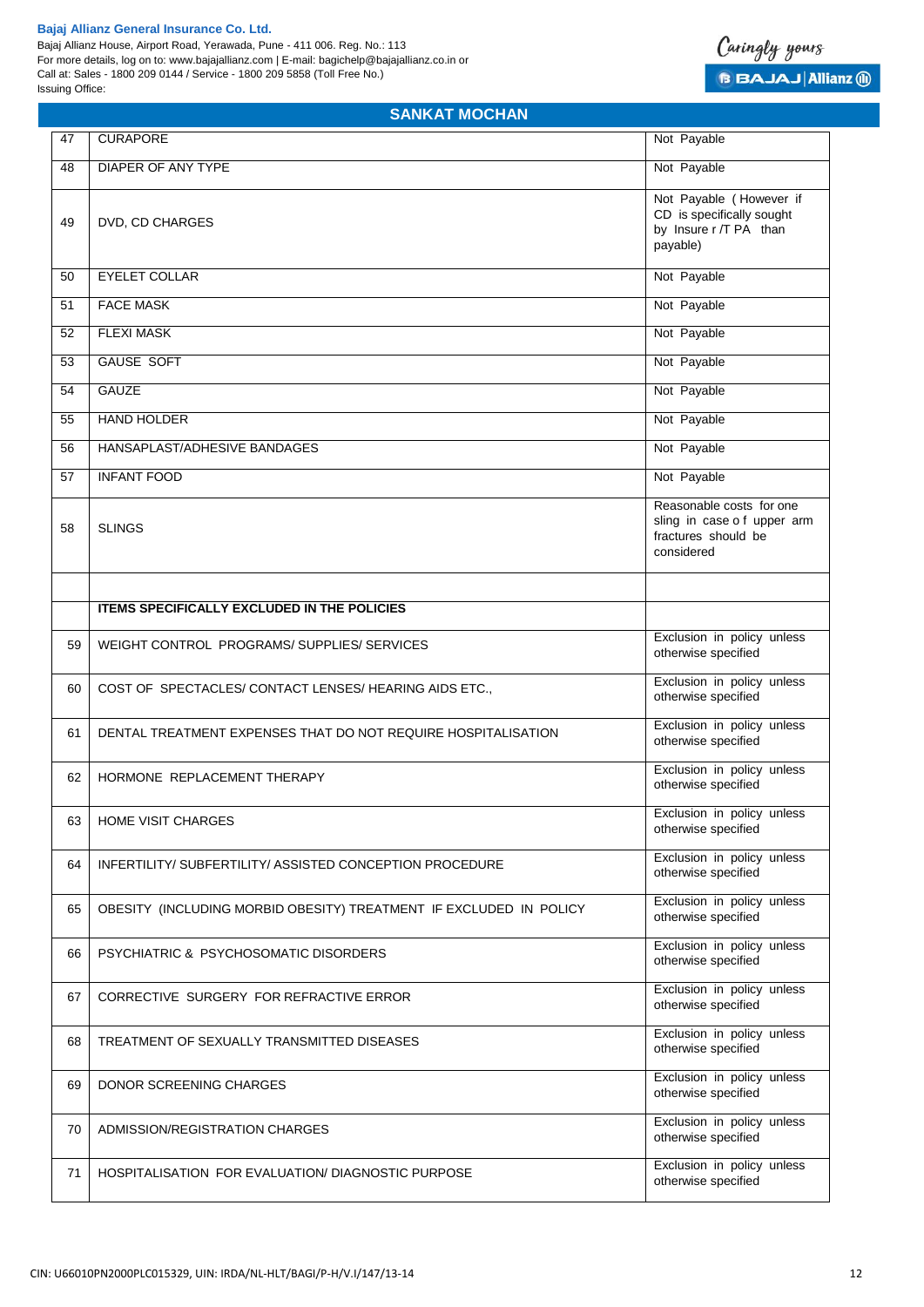Bajaj Allianz House, Airport Road, Yerawada, Pune - 411 006. Reg. No.: 113 For more details, log on to: www.bajajallianz.com | E-mail: bagichelp@bajajallianz.co.in or Call at: Sales - 1800 209 0144 / Service - 1800 209 5858 (Toll Free No.) Issuing Office:

| 72 | EXPENSES FOR INVESTIGATION/ TREATMENT IRRELEVANT TO THE DISEASE FOR<br>WHICH ADMITTED OR DIAGNOSED                                    | Not Payable - Exclusion in<br>policy unless otherwise<br>specified                                         |
|----|---------------------------------------------------------------------------------------------------------------------------------------|------------------------------------------------------------------------------------------------------------|
| 73 | ANY EXPENSES WHEN THE PATIENT IS DIAGNOSED WITH RETRO VIRUS + OR<br>SUFFERING FROM /HIV/ AIDS ETC IS DETECTED/ DIRECTLY OR INDIRECTLY | Not payable as per<br>HIV/AIDS exclusion                                                                   |
| 74 | STEM CELL IMPLANTATION/ SURGERY and storage                                                                                           | Not Payable except Bone<br>Marrow Transplantation<br>where covered by policy                               |
|    | ITEMS WHICH FORM PART OF HOSPITAL SERVICES WHERE SEPARA TE<br>CONSUMABLES ARE NOT PA YABLE BUT THE SER VICE IS                        |                                                                                                            |
| 75 | WARD AND THEATRE BOOKING CHARGES                                                                                                      | Payable under OT<br>Charges , not payable<br>separately                                                    |
| 76 | ARTHROSCOPY & ENDOSCOPY INSTRUMENTS                                                                                                   | Rental charged by the<br>hospital payable. Purchase of<br>Instruments<br>not payable.                      |
| 77 | MICROSCOPE COVER                                                                                                                      | Payable under OT Charges,<br>not separately                                                                |
| 78 | SURGICAL BLADES, HARMONIC SCALPEL, SHAVER                                                                                             | Payable under OT<br>Charges, not separately                                                                |
| 79 | <b>SURGICAL DRILL</b>                                                                                                                 | Payable under OT<br>Charges, not separately                                                                |
| 80 | <b>EYE KIT</b>                                                                                                                        | Payable under OT<br>Charges , not separately                                                               |
| 81 | <b>EYE DRAPE</b>                                                                                                                      | Payable under OT Charges<br>,not separately                                                                |
| 82 | X-RAY FILM                                                                                                                            | Payable under Radiology<br>Charges, not as consumable                                                      |
| 83 | SPUTUM CUP                                                                                                                            | Payable under Investigation<br>Charges, not as consumable                                                  |
| 84 | <b>BOYLES APPARATUS CHARGES</b>                                                                                                       | Part of OT Charges, not<br>separately                                                                      |
| 85 | BLOOD GROUPING AND CROSS MATCHING OF DONORS<br><b>SAMPLES</b>                                                                         | Part of Cost of Blood, not<br>payable                                                                      |
| 86 | Antiseptic or disinfectant lotions                                                                                                    | Not Payable - Part of<br><b>Dressing Charges</b>                                                           |
| 87 | BAND AIDS, BANDAGES, STERLILE INJECTIONS, NEEDLES,<br><b>SYRINGES</b>                                                                 | Not Payable - Part of<br>Dressing charges                                                                  |
| 88 | <b>COTTON</b>                                                                                                                         | Not Payable - Part of<br><b>Dressing Charges</b>                                                           |
| 89 | <b>COTTON BANDAGE</b>                                                                                                                 | Not Payable- Part of<br><b>Dressing Charges</b>                                                            |
| 90 | MICROPORE/ SURGICAL TAPE                                                                                                              | Not Payable-Payable by the<br>patient when prescribed,<br>otherwise included as<br><b>Dressing Charges</b> |
| 91 | <b>BLADE</b>                                                                                                                          | Not Payable                                                                                                |

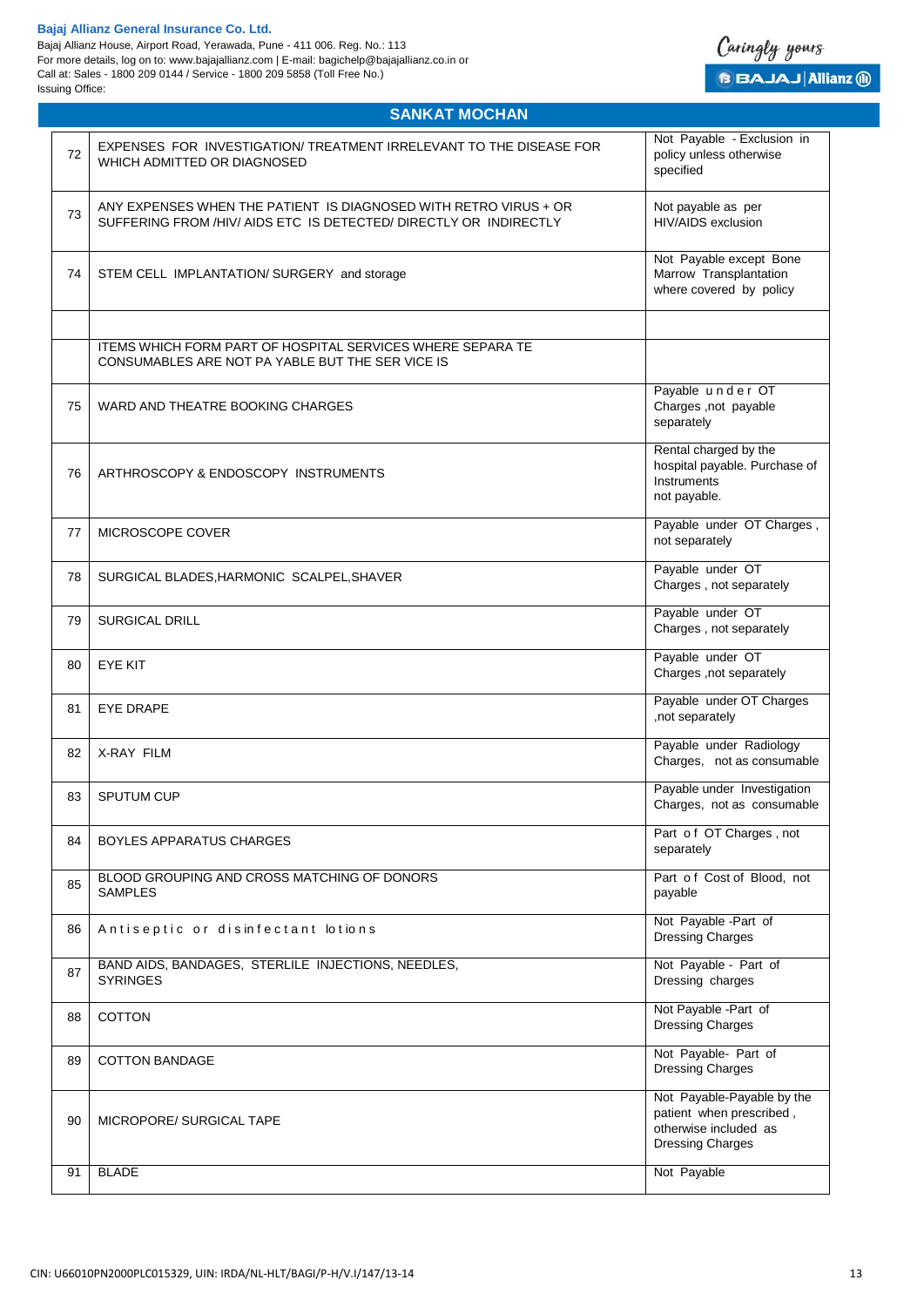Bajaj Allianz House, Airport Road, Yerawada, Pune - 411 006. Reg. No.: 113 For more details, log on to: www.bajajallianz.com | E-mail: bagichelp@bajajallianz.co.in or Call at: Sales - 1800 209 0144 / Service - 1800 209 5858 (Toll Free No.) Issuing Office:

| 92  | <b>APRON</b>                                                              | Not Payable -Part of<br>Hospital Services/<br>Disposable linen to be<br>part of OT/ICU charges       |
|-----|---------------------------------------------------------------------------|------------------------------------------------------------------------------------------------------|
| 93  | <b>TORNIQUET</b>                                                          | Not Payable (service is<br>charged by hospitals,<br>consumables c an n o t be<br>separately charged) |
| 94  | ORTHOBUNDLE, GYNAEC BUNDLE                                                | Part of Dressing Charges                                                                             |
| 95  | URINE CONTAINER                                                           | Not Payable                                                                                          |
|     |                                                                           |                                                                                                      |
|     | ELEMENTS OF ROOM CHARGE                                                   |                                                                                                      |
|     |                                                                           |                                                                                                      |
| 96  | <b>LUXURY TAX</b>                                                         | Actual tax levied by<br>government is<br>payable. P a r t of room<br>charge for sub limits           |
| 97  | <b>HVAC</b>                                                               | Part of room charge not<br>payable separately                                                        |
| 98  | <b>HOUSE KEEPING CHARGES</b>                                              | Part of room charge not<br>payable separately                                                        |
| 99  | SERVICE CHARGES WHERE NURSING CHARGE ALSO CHARGED                         | Part of room charge<br>notpayable separately                                                         |
| 100 | TELEVISION & AIR CONDITIONER CHARGES                                      | Payable under room<br>charges not if separately<br>levied                                            |
| 101 | <b>SURCHARGES</b>                                                         | Part of Room Charge, Not<br>payable separately                                                       |
| 102 | <b>ATTENDANT CHARGES</b>                                                  | Not Payable - Part of<br>Room Charges                                                                |
| 103 | M IV INJECTION CHARGES                                                    | Part of nursing charges,<br>not payable                                                              |
| 104 | <b>CLEAN SHEET</b>                                                        | Part of<br>Laundry/Housekeeping<br>not payable separately                                            |
| 105 | EXTRA DIET OF PATIENT (OTHER THAN THAT WHICH<br>FORMS PART OF BED CHARGE) | Patient Diet provided by<br>hospital is payable                                                      |
| 106 | <b>BLANKET/WARMER BLANKET</b>                                             | Not Payable- part of room<br>charges                                                                 |
|     |                                                                           |                                                                                                      |
|     | ADMINISTRATIVE OR NON-MEDICAL CHARGES                                     |                                                                                                      |
| 107 | <b>ADMISSION KIT</b>                                                      | Not Payable                                                                                          |
| 108 | <b>BIRTH CERTIFICATE</b>                                                  | Not Payable                                                                                          |
| 109 | BLOOD RESERVATION CHARGES AND ANTE NATAL BOOKING CHARGES                  | Not Payable                                                                                          |
| 110 | <b>CERTIFICATE CHARGES</b>                                                | Not Payable                                                                                          |
| 111 | <b>COURIER CHARGES</b>                                                    | Not Payable                                                                                          |
| 112 | <b>CONVENYANCE CHARGES</b>                                                | Not Payable                                                                                          |
| 113 | <b>DIABETIC CHART CHARGES</b>                                             | Not Payable                                                                                          |

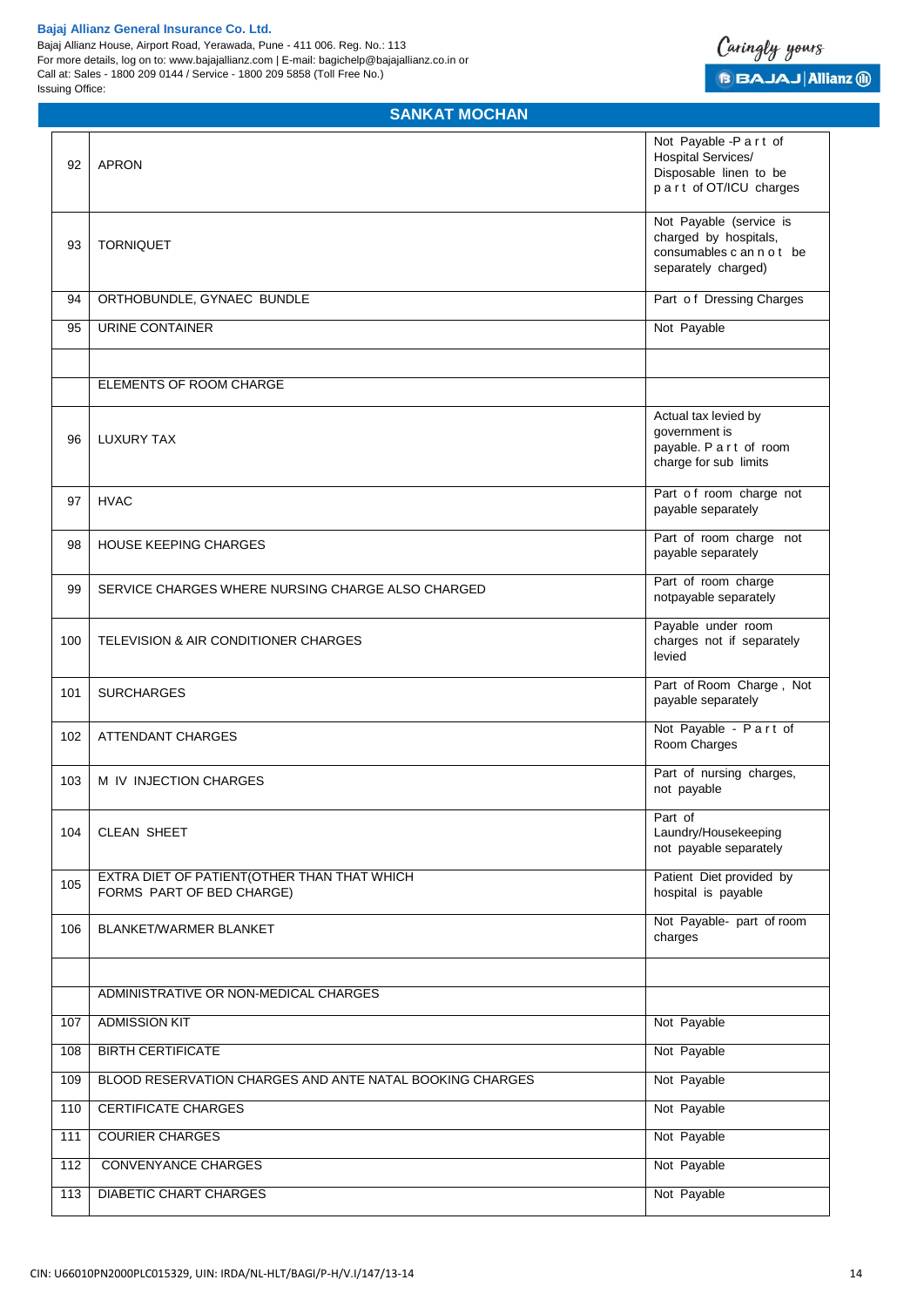Bajaj Allianz House, Airport Road, Yerawada, Pune - 411 006. Reg. No.: 113 For more details, log on to: www.bajajallianz.com | E-mail: bagichelp@bajajallianz.co.in or Call at: Sales - 1800 209 0144 / Service - 1800 209 5858 (Toll Free No.) Issuing Office:



| 114 | DOCUMENTATION CHARGES / ADMINISTRATIVE<br><b>EXPENSES</b> | Not Payable                                                     |
|-----|-----------------------------------------------------------|-----------------------------------------------------------------|
| 115 | DISCHARGE PROCEDURE CHARGES                               | Not Payable                                                     |
| 116 | <b>DAILY CHART CHARGES</b>                                | Not Payable                                                     |
| 117 | ENTRANCEPASS / VISITORS PASS CHARGES                      | Not Payable                                                     |
| 118 | EXPENSES RELATED TO PRESCRIPTION ON DISCHARGE             | To be claimed by patient<br>under Post Hosp where<br>admissible |
| 119 | FILE OPENING CHARGES                                      | Not Payable                                                     |
| 120 | INCIDENTAL EXPENSES / MISC. CHARGES (NOT<br>EXPLAINED)    | Not Payable                                                     |
| 121 | <b>MEDICAL CERTIFICATE</b>                                | Not Payable                                                     |
| 122 | MAINTENANCE CHARGES                                       | Not Payable                                                     |
| 123 | <b>MEDICAL RECORDS</b>                                    | Not Payable                                                     |
| 124 | PREPARATION CHARGES                                       | Not Payable                                                     |
| 125 | PHOTOCOPIES CHARGES                                       | Not Payable                                                     |
| 126 | PATIENT IDENTIFICATION BAND / NAME TAG                    | Not Payable                                                     |
| 127 | <b>WASHING CHARGES</b>                                    | Not Payable                                                     |
| 128 | <b>MEDICINE BOX</b>                                       | Not Payable                                                     |
| 129 | <b>MORTUARY CHARGES</b>                                   | Payable upto 24 hrs, shifting<br>charges not payable            |
| 130 | MEDICO LEGAL CASE CHARGES (MLC CHARGES)                   |                                                                 |
|     |                                                           |                                                                 |
|     | <b>EXTERNAL DURABLE DEVICES</b>                           |                                                                 |
| 131 | <b>WALKING AIDS CHARGES</b>                               | Not Payable                                                     |
| 132 | <b>BIPAP MACHINE</b>                                      | Not Payable                                                     |
| 133 | COMMODE                                                   | Not Payable                                                     |
| 134 | <b>CPAP/ CAPD EQUIPMENTS</b>                              | Device not payable                                              |
| 135 | <b>INFUSION PUMP - COST</b>                               | Device not payable                                              |
| 136 | OXYGEN CYLINDER (FOR USAGE OUTSIDE THE HOSPITAL)          | Not Payable                                                     |
| 137 | PULSEOXYMETER CHARGES                                     | Device not payable                                              |
| 138 | <b>SPACER</b>                                             | Not Payable                                                     |
| 139 | <b>SPIROMETRE</b>                                         | Device not payable                                              |
| 140 | S P0 2PRO B E                                             | Not Payable                                                     |
| 141 | <b>NEBULIZER KIT</b>                                      | Not Payable                                                     |
| 142 | <b>STEAM INHALER</b>                                      | Not Payable                                                     |
| 143 | <b>ARMSLING</b>                                           | Not Payable                                                     |
| 144 | <b>THERMOMETER</b>                                        | Not Payable (paid by<br>patient)                                |
| 145 | CERVICAL COLLAR                                           | Not Payable                                                     |
| 146 | <b>SPLINT</b>                                             | Not Payable                                                     |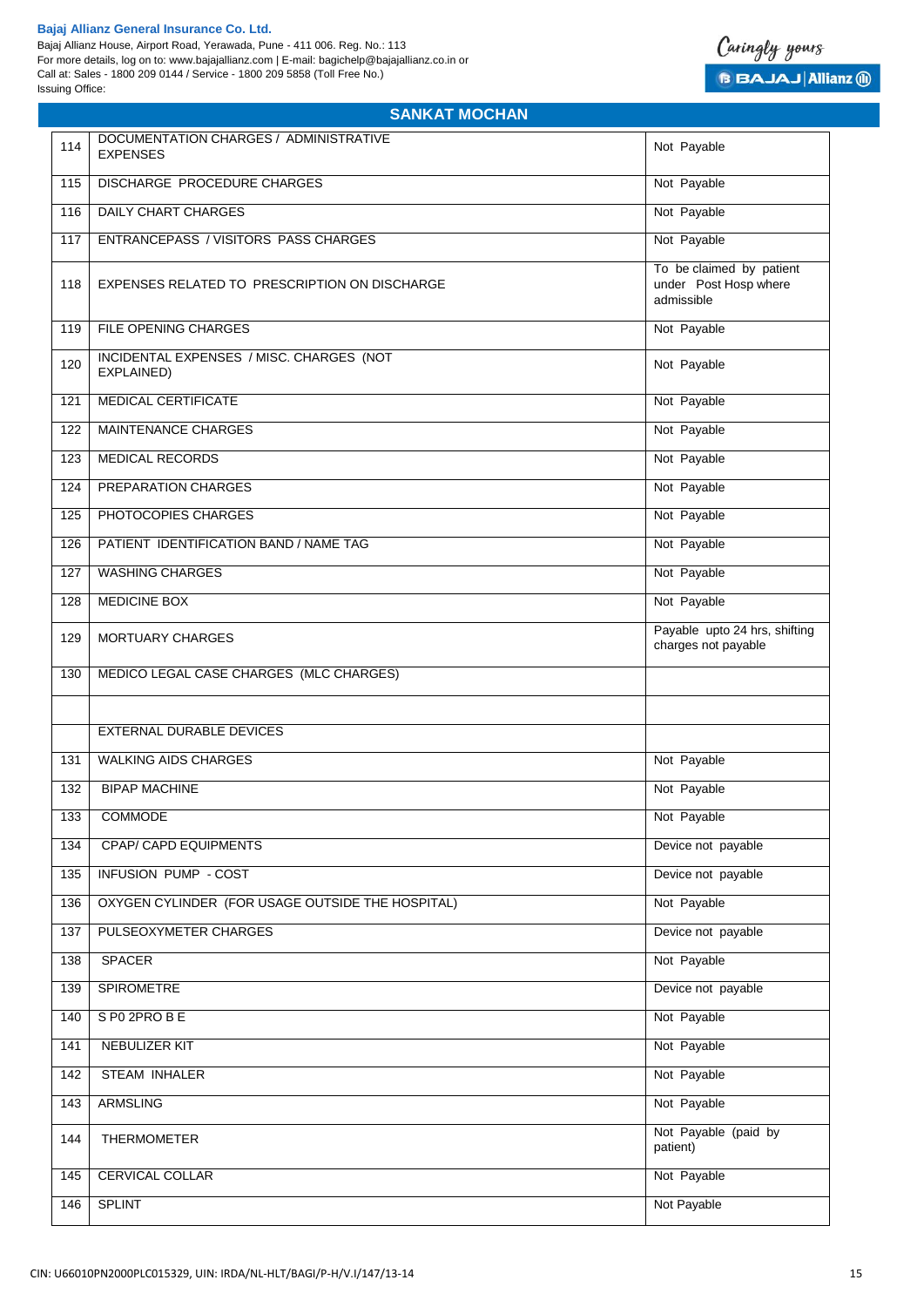Bajaj Allianz House, Airport Road, Yerawada, Pune - 411 006. Reg. No.: 113 For more details, log on to: www.bajajallianz.com | E-mail: bagichelp@bajajallianz.co.in or Call at: Sales - 1800 209 0144 / Service - 1800 209 5858 (Toll Free No.) Issuing Office:



| 147 | DIABETIC FOOT WEAR                                                                                      | Not Payable                                                                                                                                                                                                                    |
|-----|---------------------------------------------------------------------------------------------------------|--------------------------------------------------------------------------------------------------------------------------------------------------------------------------------------------------------------------------------|
| 148 | KNEE BRACES ( LONG/ SHORT/ HINGED)                                                                      | Not Payable                                                                                                                                                                                                                    |
| 149 | KNEE IMMOBILIZER/SHOULDER IMMOBILIZER                                                                   | Not Payable                                                                                                                                                                                                                    |
| 150 | LUMBOSACRAL BELT                                                                                        | Essential and should be<br>paid specifically for cases<br>who have undergone<br>surgery of lumbar spine.                                                                                                                       |
| 151 | NIMBUS BED OR WATER OR AIR BED CHARGES                                                                  | Payable for any ICU<br>patient requiring more<br>than 3 days in ICU, all<br>patients with<br>paraplegia /quadriplegia for<br>any reason and at<br>reasonable cost of<br>approximately Rs 200/<br>day                           |
| 152 | <b>AMBULANCE COLLAR</b>                                                                                 | Not Payable                                                                                                                                                                                                                    |
| 153 | AMBULANCE EQUIPMENT                                                                                     | Not Payable                                                                                                                                                                                                                    |
| 154 | <b>MICROSHEILD</b>                                                                                      | Not Payable                                                                                                                                                                                                                    |
| 155 | ABDOMINAL BINDER                                                                                        | Essential and should be<br>paid in post surgery patients<br>of major abdominal surgery<br>including TAH, LSCS,<br>incisional hernia repair,<br>exploratory laparotomy for<br>intestinal obstruct ion, liver<br>transplant etc. |
|     | ITEMS PA YABLE IF SUPPORTED BY A PRESCRIPTION                                                           |                                                                                                                                                                                                                                |
| 156 | BETADINE \ HYDROGEN PEROXIDE\SPIRIT\<br><b>DISINFECTANTS ETC</b>                                        | May be payable when<br>prescribed for patient, not<br>payable for hospital use in<br>OT or ward or for<br>dressings in hospital                                                                                                |
| 157 | PRIVATE NURSES CHARGES- SPECIAL NURSING CHARGES                                                         | Post hospitalization<br>nursing charges not<br>Payable                                                                                                                                                                         |
| 158 | NUTRITION PLANNING CHARGES - DIETICIAN CHARGES-<br><b>DIET CHARGES</b>                                  | Patient Diet provided by<br>hospital is payable                                                                                                                                                                                |
| 159 | <b>SUGAR FREE Tablets</b>                                                                               | Payable -Sugar free<br>variants of admissible<br>medicines are not excluded                                                                                                                                                    |
| 160 | CREAMS POWDERS LOTIONS (Toileteries are not payable only<br>prescribed medical pharmaceuticals payable) | Payable when prescribed                                                                                                                                                                                                        |
| 161 | <b>Digestion gels</b>                                                                                   | Payable when prescribed                                                                                                                                                                                                        |
| 162 | <b>ECG ELECTRODES</b>                                                                                   | Upto 5 electrodes are<br>required for every case<br>visiting OT or ICU. For<br>longer stay in ICU, may<br>require a change and at<br>least one set every second<br>day must be payable.                                        |
| 163 | <b>GLOVES</b>                                                                                           | Sterilized Gloves payable /<br>unsterilized gloves not<br>payable                                                                                                                                                              |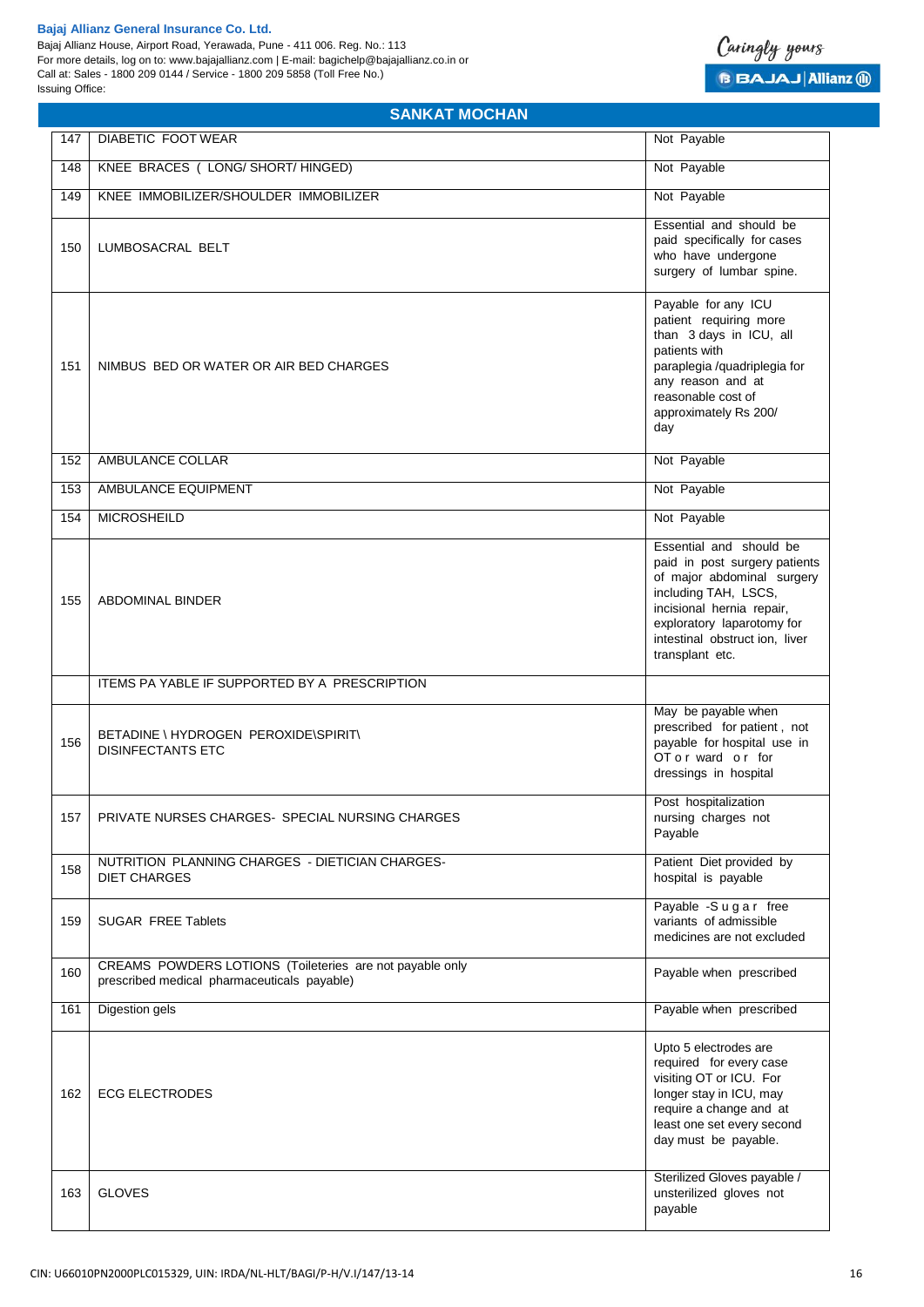Bajaj Allianz House, Airport Road, Yerawada, Pune - 411 006. Reg. No.: 113 For more details, log on to: www.bajajallianz.com | E-mail: bagichelp@bajajallianz.co.in or Call at: Sales - 1800 209 0144 / Service - 1800 209 5858 (Toll Free No.) Issuing Office:

| 164 | <b>HIV KIT</b>                                                                   | Payable - payable Pre<br>op e ra t iv e screening                                               |
|-----|----------------------------------------------------------------------------------|-------------------------------------------------------------------------------------------------|
| 165 | LISTERINE/ ANTISEPTIC MOUTHWASH                                                  | Payable when prescribed                                                                         |
| 166 | <b>LOZENGES</b>                                                                  | Payable when prescribed                                                                         |
| 167 | <b>MOUTH PAINT</b>                                                               | Payable when prescribed                                                                         |
| 168 | <b>NEBULISATION KIT</b>                                                          | If used during<br>hospitalization is payable<br>reasonably                                      |
| 169 | <b>NOVARAPID</b>                                                                 | Payable when prescribed                                                                         |
| 170 | <b>VOLINI GEL/ ANALGESIC GEL</b>                                                 | Payable when prescribed                                                                         |
| 171 | <b>ZYTEE GEL</b>                                                                 | Payable when prescribed                                                                         |
| 172 | <b>VACCINATION CHARGES</b>                                                       | Routine Vaccination not<br>Payable / Post Bite<br>Vaccination Payable                           |
|     | PART OF HOSPITAL'S OWN COSTS AND NOT PA YA BLE                                   |                                                                                                 |
| 173 | AHD                                                                              | Not Payable - Part of<br>Hospital's internal Cost                                               |
| 174 | <b>ALCOHOL SWABES</b>                                                            | Not Payable - Part of<br>Hospital's internal Cost                                               |
| 175 | <b>SCRUB SOLUTION/STERILLIUM</b>                                                 | Not Payable - Part of<br>Hospital's internal Cost                                               |
|     | <b>OTHERS</b>                                                                    |                                                                                                 |
| 176 | VACCINE CHARGES FOR BABY                                                         | Payable                                                                                         |
| 177 | <b>AESTHETIC TREATMENT / SURGERY</b>                                             | Not Payable                                                                                     |
|     | 178   TPA CHARGES                                                                | Not Payable                                                                                     |
| 179 | <b>VISCO BELT CHARGES</b>                                                        | Not Payable                                                                                     |
| 180 | ANY KIT WITH NO DETAILS MENTIONED [DELIVERY KIT,<br>ORTHOKIT, RECOVERY KIT, ETC] | Not Payable                                                                                     |
| 181 | <b>EXAMINATION GLOVES</b>                                                        | Not Payable                                                                                     |
| 182 | <b>KIDNEY TRAY</b>                                                               | Not Payable                                                                                     |
| 183 | <b>MASK</b>                                                                      | Not Payable                                                                                     |
| 184 | <b>OUNCE GLASS</b>                                                               | Not Payable                                                                                     |
| 185 | <b>OUTSTATION CONSULTANT'S/ SURGEON'S FEES</b>                                   | Not payable, except for<br>telemedicine consultations<br>w here covered by policy               |
| 186 | <b>OXYGEN MASK</b>                                                               | Not Payable                                                                                     |
| 187 | PAPER GLOVES                                                                     | Not Payable                                                                                     |
| 188 | PELVIC TRACTION BELT                                                             | Should be payable in case<br>of PI VI) requiring<br>traction as this is<br>generally not reused |

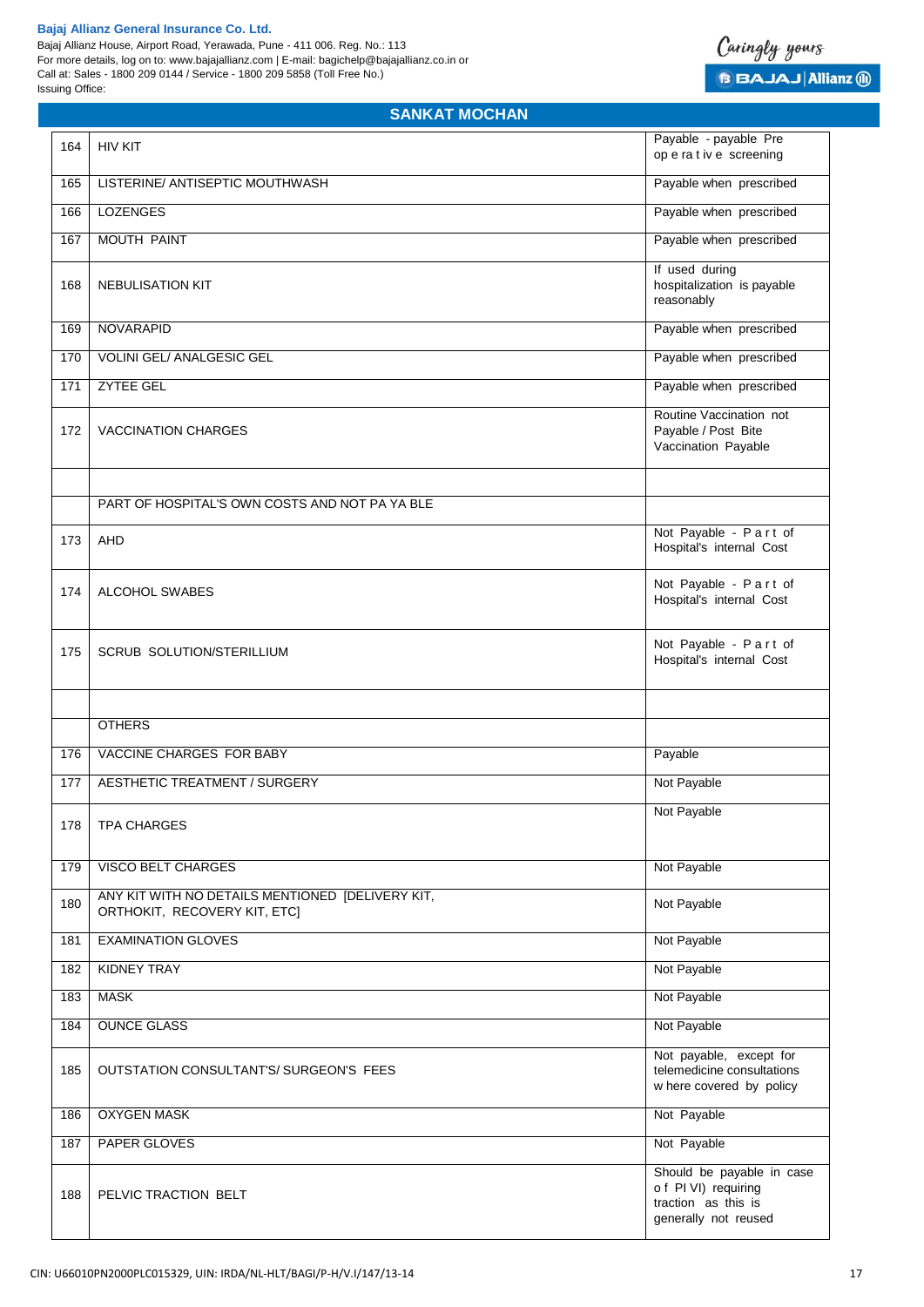Bajaj Allianz House, Airport Road, Yerawada, Pune - 411 006. Reg. No.: 113 For more details, log on to: www.bajajallianz.com | E-mail: bagichelp@bajajallianz.co.in or Call at: Sales - 1800 209 0144 / Service - 1800 209 5858 (Toll Free No.) Issuing Office:

## **SANKAT MOCHAN**

Caringly yours

**B BAJAJ Allianz @** 

| 189 | REFERAL DOCTOR'S FEES            | Not Payable                                                                                                                     |
|-----|----------------------------------|---------------------------------------------------------------------------------------------------------------------------------|
| 190 | ACCU CHECK (Glucometery/Strips)  | Not payable pre<br>hospitalisation or post<br>hospitalisation / Reports<br>an d Charts required /<br>Device not payable         |
| 191 | <b>PAN CAN</b>                   | Not Payable                                                                                                                     |
| 192 | <b>SOFNET</b>                    | Not Payable                                                                                                                     |
| 193 | TROLLY COVER                     | Not Payable                                                                                                                     |
| 194 | UROMETER, URINE JUG              | Not Payable                                                                                                                     |
| 195 | AMBULANCE                        | Payable-Ambulance from<br>home to hospital or<br>inter hospital shifts is<br>payable/ RTA as specific<br>requirement is payable |
| 196 | <b>TEGADERM / VASOFIX SAFETY</b> | Payable - maximum of 3<br>in 48 hrs and than 1 in 24<br>hrs                                                                     |
| 197 | <b>URINE BAG</b>                 | Payable w here medically<br>necessary till a reasonable<br>cost - maximum 1 per 24hrs                                           |
| 198 | <b>SOFTOVAC</b>                  | Not Payable                                                                                                                     |
| 199 | <b>STOCKINGS</b>                 | Essential for case like<br>CABG etc. where it<br>should be paid.                                                                |

## **Annexure II:**

**Contact details of the Ombudsman offices**

| <b>Office Details</b>                                                                                                                                                                                                                                                                             | <b>Jurisdiction of Office</b><br><b>Union Territory, District)</b> |
|---------------------------------------------------------------------------------------------------------------------------------------------------------------------------------------------------------------------------------------------------------------------------------------------------|--------------------------------------------------------------------|
| <b>AHMEDABAD -</b><br>Insurance Ombudsman<br>Office of the Insurance Ombudsman.<br>Jeevan Prakash Building, 6th floor,<br>Tilak Marg, Relief Road,<br>AHMEDABAD - 380 001.<br>Tel.: 079 - 25501201/02/05/06<br>Email: bimalokpal.ahmedabad@cioins.co.in                                           | Gujarat, Dadra & Nagar Haveli, Daman and Diu                       |
| <b>BENGALURU -</b><br>Insurance Ombudsman<br>Office of the Insurance Ombudsman,<br>Jeevan Soudha Building, PID No. 57-27-N-19<br>Ground Floor, 19/19, 24th Main Road,<br>JP Nagar, Ist Phase, Bengaluru - 560 078.<br>Tel.: 080 - 26652048 / 26652049<br>Email: bimalokpal.bengaluru@cioins.co.in | Karnataka.                                                         |
| <b>BHOPAL-</b><br>Insurance Ombudsman<br>Office of the Insurance Ombudsman.<br>Janak Vihar Complex, 2nd Floor,<br>6, Malviya Nagar, Opp. Airtel Office,<br>Near New Market, Bhopal - 462 003.                                                                                                     | Madhya Pradesh<br>Chattisgarh.                                     |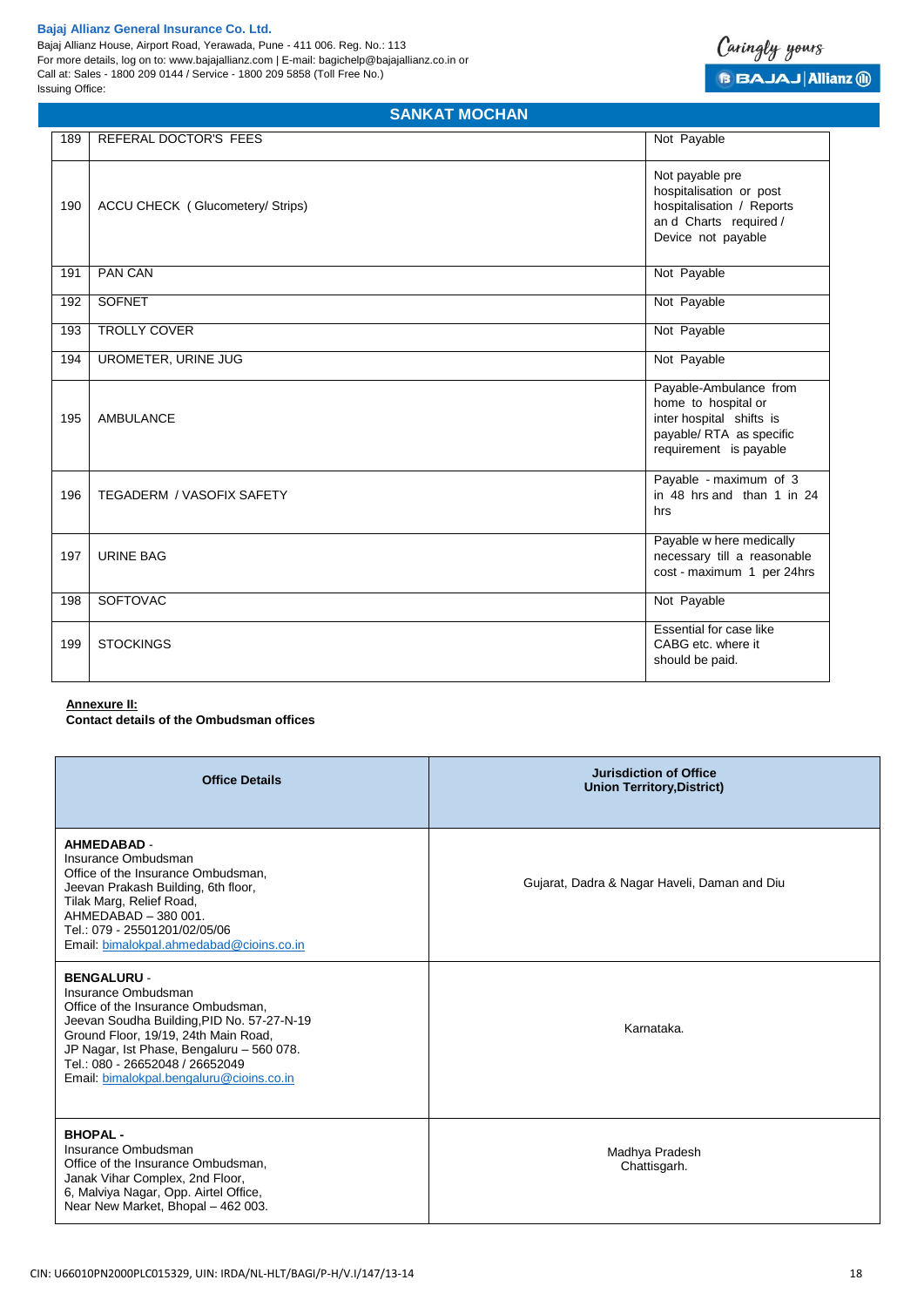Bajaj Allianz House, Airport Road, Yerawada, Pune - 411 006. Reg. No.: 113 For more details, log on to: www.bajajallianz.com | E-mail: bagichelp@bajajallianz.co.in or Call at: Sales - 1800 209 0144 / Service - 1800 209 5858 (Toll Free No.) Issuing Office:

## **SANKAT MOCHAN**

Caringly yours

**B BAJAJ Allianz (ii)** 

| <b>Office Details</b>                                                                                                                                                                                                                                                             | Jurisdiction of Office<br><b>Union Territory, District)</b>                                                                                                  |
|-----------------------------------------------------------------------------------------------------------------------------------------------------------------------------------------------------------------------------------------------------------------------------------|--------------------------------------------------------------------------------------------------------------------------------------------------------------|
| Tel.: 0755 - 2769201 / 2769202<br>Email: bimalokpal.bhopal@cioins.co.in                                                                                                                                                                                                           |                                                                                                                                                              |
| <b>BHUBANESHWAR-</b><br>Insurance Ombudsman<br>Office of the Insurance Ombudsman,<br>62, Forest park,<br>Bhubaneswar - 751 009.<br>Tel.: 0674 - 2596461 /2596455<br>Email: bimalokpal.bhubaneswar@cioins.co.in                                                                    | Orissa.                                                                                                                                                      |
| <b>CHANDIGARH -</b><br>Insurance Ombudsman<br>Office of the Insurance Ombudsman,<br>S.C.O. No. 101, 102 & 103, 2nd Floor,<br>Batra Building, Sector 17 - D,<br>Chandigarh $-160$ 017.<br>Tel.: 0172 - 2706196 / 2706468<br>Email: bimalokpal.chandigarh@cioins.co.in              | Punjab, Haryana (excluding Gurugram, Faridabad, Sonepat and<br>Bahadurgarh), Himachal Pradesh, Union Territories of Jammu &<br>Kashmir, Ladakh & Chandigarh. |
| <b>CHENNAI-</b><br>Insurance Ombudsman<br>Office of the Insurance Ombudsman,<br>Fatima Akhtar Court, 4th Floor, 453,<br>Anna Salai, Teynampet,<br>CHENNAI - 600 018.<br>Tel.: 044 - 24333668 / 24335284<br>Email: bimalokpal.chennai@cioins.co.in                                 | Tamil Nadu, PuducherryTown and Karaikal (which are part of Puducherry)                                                                                       |
| DELHI-<br>Insurance Ombudsman<br>Office of the Insurance Ombudsman,<br>2/2 A, Universal Insurance Building,<br>Asaf Ali Road,<br>New Delhi - 110 002.<br>Tel.: 011 - 23232481/23213504<br>Email: bimalokpal.delhi@cioins.co.in                                                    | Delhi & following Districts of Haryana - Gurugram, Faridabad, Sonepat &<br>Bahadurgarh.                                                                      |
| <b>GUWAHATI -</b><br>Insurance Ombudsman<br>Office of the Insurance Ombudsman,<br>Jeevan Nivesh, 5th Floor,<br>Nr. Panbazar over bridge, S.S. Road,<br>Guwahati - 781001(ASSAM).<br>Tel.: 0361 - 2632204 / 2602205<br>Email: bimalokpal.quwahati@cioins.co.in                     | Assam, Meghalaya, Manipur, Mizoram, Arunachal Pradesh, Nagaland and<br>Tripura.                                                                              |
| <b>HYDERABAD -</b><br>Insurance Ombudsman<br>Office of the Insurance Ombudsman,<br>6-2-46, 1st floor, "Moin Court",<br>Lane Opp. Saleem Function Palace,<br>A. C. Guards, Lakdi-Ka-Pool, Hyderabad - 500 004.<br>Tel.: 040 - 23312122<br>Email: bimalokpal.hyderabad@cioins.co.in | Andhra Pradesh, Telangana, Yanam and part of Union Territory of<br>Puducherry.                                                                               |
| <b>JAIPUR -</b><br>Insurance Ombudsman<br>Office of the Insurance Ombudsman,<br>Jeevan Nidhi - Il Bldg., Gr. Floor,                                                                                                                                                               | Rajasthan.                                                                                                                                                   |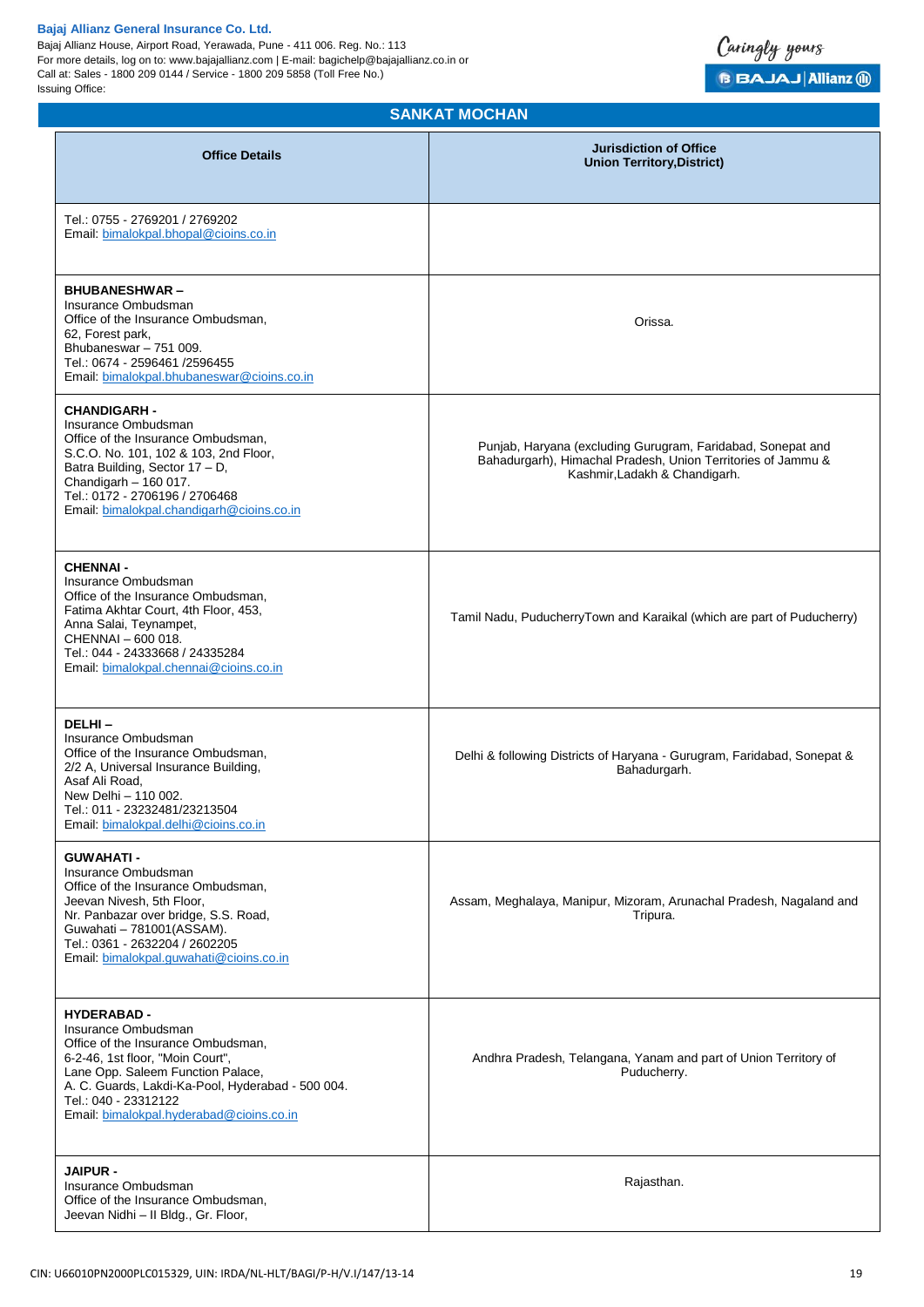Bajaj Allianz House, Airport Road, Yerawada, Pune - 411 006. Reg. No.: 113 For more details, log on to: www.bajajallianz.com | E-mail: bagichelp@bajajallianz.co.in or Call at: Sales - 1800 209 0144 / Service - 1800 209 5858 (Toll Free No.) Issuing Office:



| <b>Office Details</b>                                                                                                                                                                                                                                                | <b>Jurisdiction of Office</b><br><b>Union Territory, District)</b>                                                                                                                                                                                                                                                                                                                                                                                                                          |
|----------------------------------------------------------------------------------------------------------------------------------------------------------------------------------------------------------------------------------------------------------------------|---------------------------------------------------------------------------------------------------------------------------------------------------------------------------------------------------------------------------------------------------------------------------------------------------------------------------------------------------------------------------------------------------------------------------------------------------------------------------------------------|
| Bhawani Singh Marg,<br>Jaipur - 302 005.<br>Tel.: 0141 - 2740363<br>Email: bimalokpal.jaipur@cioins.co.in                                                                                                                                                            |                                                                                                                                                                                                                                                                                                                                                                                                                                                                                             |
| <b>ERNAKULAM-</b><br>Insurance Ombudsman<br>Office of the Insurance Ombudsman,<br>2nd Floor, Pulinat Bldg.,<br>Opp. Cochin Shipyard, M. G. Road,<br>Ernakulam - 682 015.<br>Tel.: 0484 - 2358759 / 2359338<br>Email: bimalokpal.ernakulam@cioins.co.in               | Kerala, Lakshadweep, Mahe-a part of Union Territory of Puducherry.                                                                                                                                                                                                                                                                                                                                                                                                                          |
| KOLKATA -<br>Insurance Ombudsman<br>Office of the Insurance Ombudsman,<br>Hindustan Bldg. Annexe, 4th Floor,<br>4, C.R. Avenue,<br>KOLKATA - 700 072.<br>Tel.: 033 - 22124339 / 22124340<br>Email: bimalokpal.kolkata@cioins.co.in                                   | West Bengal, Sikkim, Andaman & Nicobar Islands.                                                                                                                                                                                                                                                                                                                                                                                                                                             |
| <b>LUCKNOW-</b><br>Insurance Ombudsman<br>Office of the Insurance Ombudsman,<br>6th Floor, Jeevan Bhawan, Phase-II,<br>Nawal Kishore Road, Hazratganj,<br>Lucknow - 226 001.<br>Tel.: 0522 - 2231330 / 2231331<br>Email: bimalokpal.lucknow@cioins.co.in             | Districts of Uttar Pradesh: Lalitpur, Jhansi, Mahoba, Hamirpur, Banda,<br>Chitrakoot, Allahabad, Mirzapur, Sonbhabdra, Fatehpur, Pratapgarh,<br>Jaunpur, Varanasi, Gazipur, Jalaun, Kanpur, Lucknow, Unnao, Sitapur,<br>Lakhimpur, Bahraich, Barabanki, Raebareli, Sravasti, Gonda, Faizabad,<br>Amethi, Kaushambi, Balrampur, Basti, Ambedkarnagar, Sultanpur,<br>Maharajgang, Santkabirnagar, Azamgarh, Kushinagar, Gorkhpur, Deoria,<br>Mau, Ghazipur, Chandauli, Ballia, Sidharathnagar |
| <b>MUMBAI-</b><br>Insurance Ombudsman<br>Office of the Insurance Ombudsman,<br>3rd Floor, Jeevan Seva Annexe,<br>S. V. Road, Santacruz (W),<br>Mumbai - 400 054.<br>Tel.: 69038821/23/24/25/26/27/28/28/29/30/31<br>Email: bimalokpal.mumbai@cioins.co.in            | Goa, Mumbai Metropolitan Region (excluding Navi Mumbai & Thane).                                                                                                                                                                                                                                                                                                                                                                                                                            |
| <b>NOIDA -</b><br>Insurance Ombudsman<br>Office of the Insurance Ombudsman,<br>Bhagwan Sahai Palace<br>4th Floor, Main Road, Naya Bans, Sector 15,<br>Distt: Gautam Buddh Nagar, U.P-201301.<br>Tel.: 0120-2514252 / 2514253<br>Email: bimalokpal.noida@cioins.co.in | State of Uttarakhand and the following Districts of Uttar Pradesh: Agra,<br>Aligarh, Bagpat, Bareilly, Bijnor, Budaun, Bulandshehar, Etah, Kannauj,<br>Mainpuri, Mathura, Meerut, Moradabad, Muzaffarnagar, Oraiyya, Pilibhit,<br>Etawah, Farrukhabad, Firozbad, Gautam Buddh nagar, Ghaziabad, Hardoi,<br>Shahjahanpur, Hapur, Shamli, Rampur, Kashganj, Sambhal, Amroha,<br>Hathras, Kanshiramnagar, Saharanpur.                                                                          |
| <b>PATNA-</b><br>Insurance Ombudsman<br>Office of the Insurance Ombudsman,<br>2nd Floor, Lalit Bhawan,<br>Bailey Road,<br>Patna 800 001.<br>Tel.: 0612-2547068<br>Email: bimalokpal.patna@cioins.co.in                                                               | Bihar,<br>Jharkhand.                                                                                                                                                                                                                                                                                                                                                                                                                                                                        |
| <b>PUNE -</b><br>Insurance Ombudsman<br>Office of the Insurance Ombudsman,<br>Jeevan Darshan Bldg., 3rd Floor,                                                                                                                                                       | Maharashtra, Areas of Navi Mumbai and Thane (excluding Mumbai<br>Metropolitan Region).                                                                                                                                                                                                                                                                                                                                                                                                      |